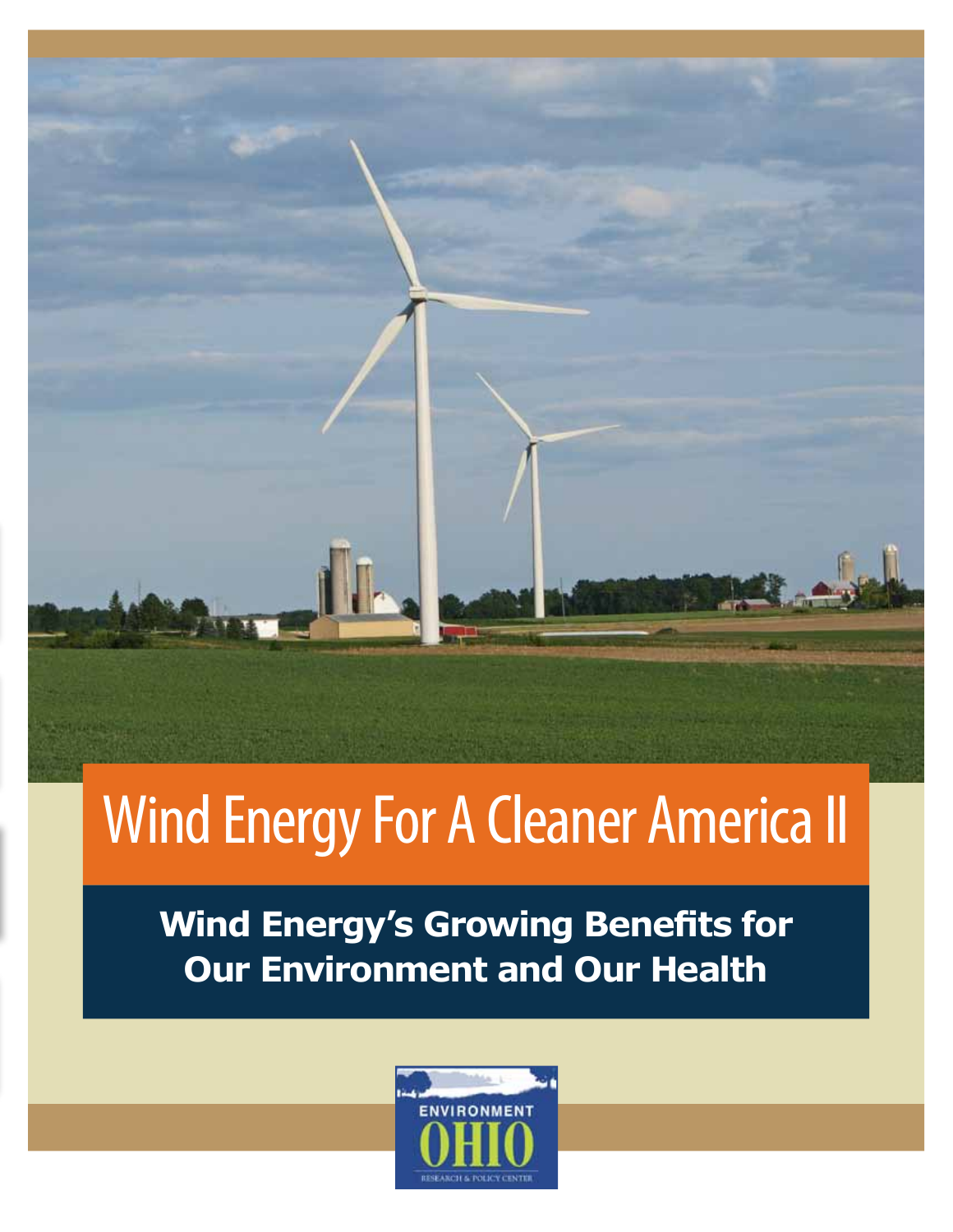## **Wind Energy For A Cleaner America II**

**Wind Energy's Growing Benefits for 2Dur Environment and Our Health** 



Written by:

## Jordan Schneider and Tony Dutzik, Frontier Group

Rob Sargent, Environment America Research & Policy Center

Fall 2013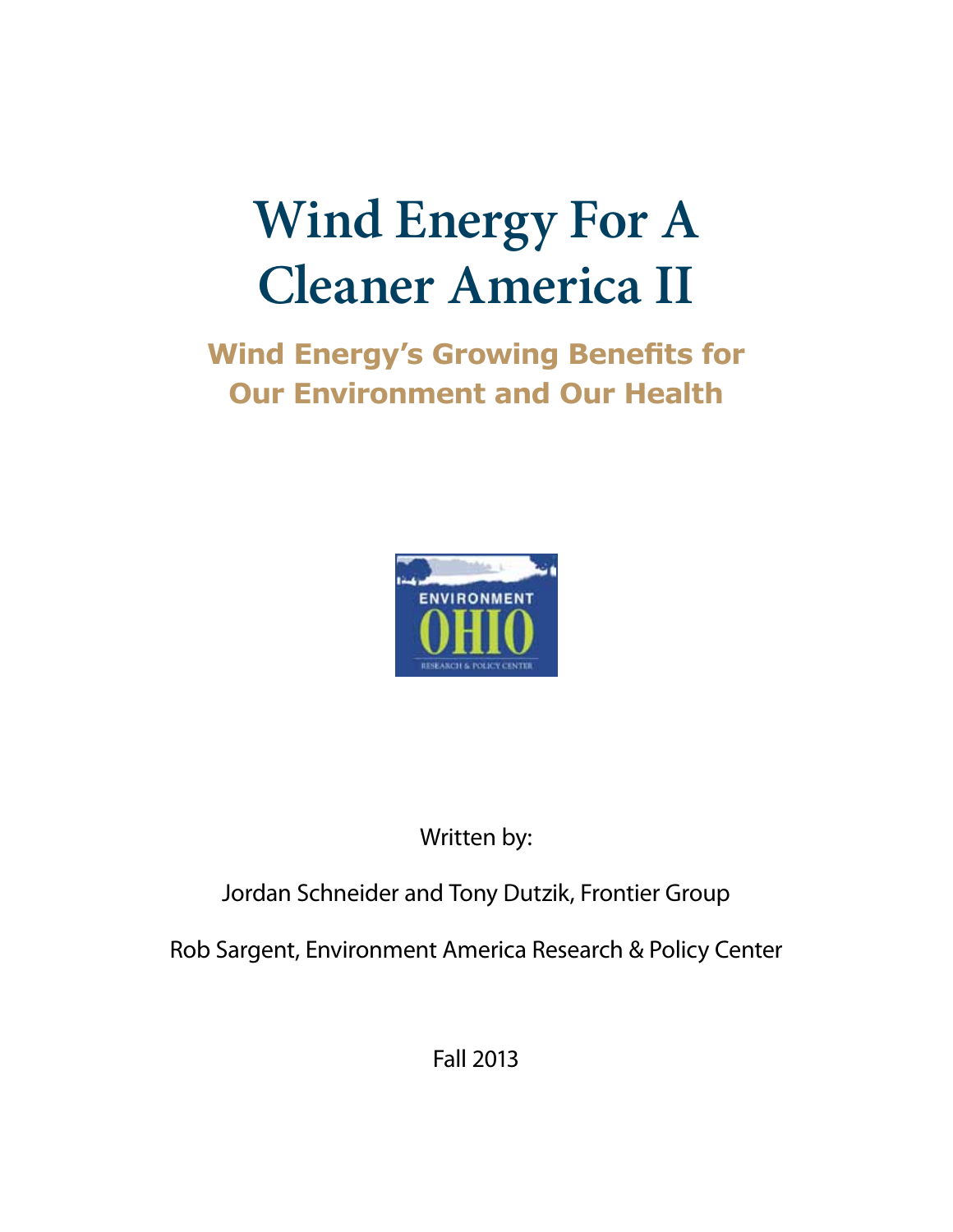## Acknowledgments

The authors thank Jeff Deyette and Michelle Davis of the Union of Concerned Scientists, Emily Williams and Elizabeth Salerno of the American Wind Energy Association, David Carr of the Southern Environmental Law Center, Catherine Bowes of the National Wildlife Federation, Jonathan Peress of the Conservation Law Foundation, and Cai Steger of the Natural Resources Defense Council for providing useful feedback and insightful suggestions on drafts of this report. We also thank Elizabeth Ridlington at Frontier Group for providing editorial support.

Environment Ohio Research & Policy Center thanks the New York Community Trust and the John Merck Fund for making this report possible.

The authors bear responsibility for any factual errors. The recommendations are those of Environment Ohio Research & Policy Center. The views expressed in this report are those of the authors and do not necessarily reflect the views of our funders or those who provided review.

© 2013 Environment Ohio Research & Policy Center



Environment Ohio Research & Policy Center is a 501(c)(3) organization. We are dedicated to protecting our air, water and open spaces. We investigate problems, craft solutions, educate the public and decision-makers, and help the public make their voices heard in local, state and national debates over the quality of our environment and our lives. For more information

about Environment Ohio Research & Policy Center or for additional copies of this report, please visit www.environmentohiocenter.org.

Frontier Group conducts independent research and policy analysis to support a cleaner, healthier and more democratic society. Our mission is to inject accurate information and compelling ideas into public policy debates at the local, state and federal levels. For more information about Frontier Group, please visit www.frontiergroup.org.

Layout: To the Point Publications, www.tothepointpublications.com

Cover photo: Forward Wind Energy Center in Wisconsin by Ruth Baranowsky, NREL 21206.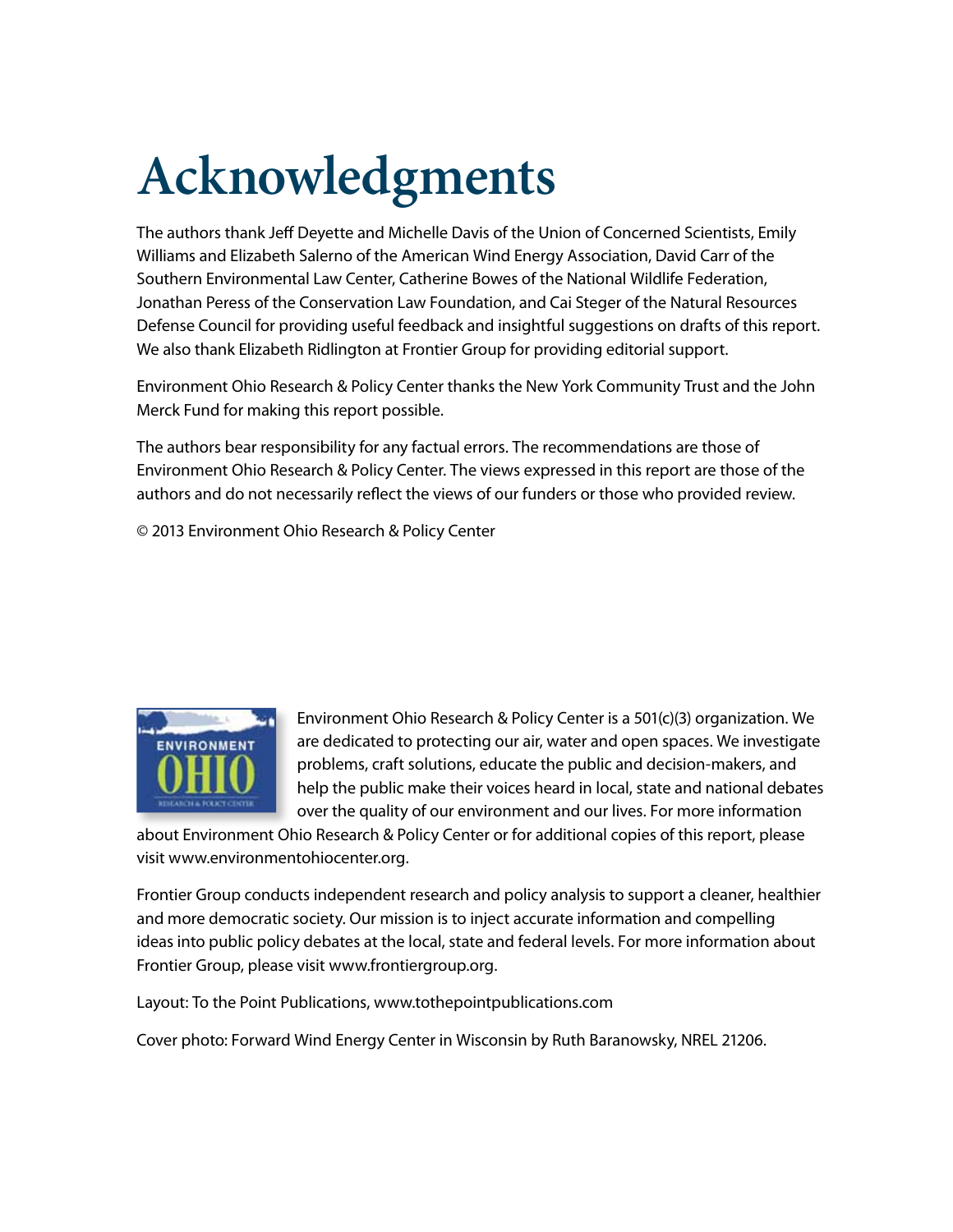## **Table of Contents**

| Power Plants Are America's Leading Source of Global Warming Pollution 9                                                      |
|------------------------------------------------------------------------------------------------------------------------------|
| Wind Energy Reduces Pollution and Saves Water  13<br>America Stands to Benefit Further if We Continue to Expand Wind Power14 |
| America Should Continue to Invest in Wind Energy  16                                                                         |
|                                                                                                                              |
| Appendix A. Current and Possible Future Wind Generation by State23                                                           |
| Appendix B. Carbon Dioxide Emissions Avoided by Wind Energy  24                                                              |
| Appendix C. Water Consumption Avoided with Wind Energy 26                                                                    |
| Appendix D. Nitrogen Oxide and Sulfur Dioxide Emissions                                                                      |
|                                                                                                                              |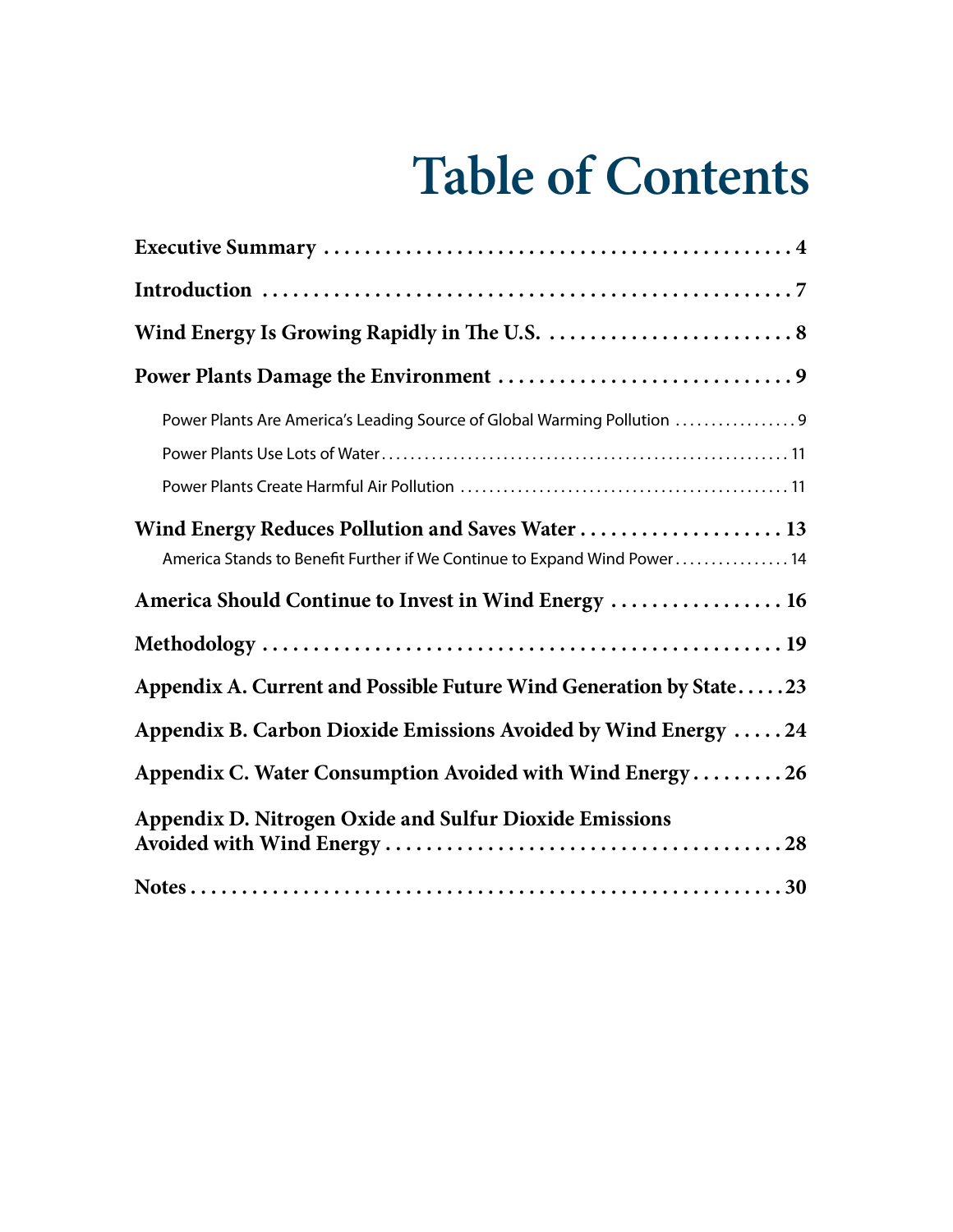## **Executive Summary**

urning fossil fuels to generate electricity pollutes our air, contributes to global warming, and consumes vast amounts of water—harming our rivers and lakes and leaving less water for other uses. In contrast, wind energy produces no air pollution, makes no contribution to global warming, and uses no water.

America's wind power capacity has quadrupled in the last five years and wind energy now generates as much electricity as is used every year in Georgia. Thanks to wind energy, America uses less water for power plants and produces less climate-altering carbon pollution.

**Wind energy displaced about 84.7 million metric tons of carbon dioxide emissions in 2012—more global warming-inducing carbon dioxide pollution than is produced annually in Massachusetts, Maryland, South Carolina or Washington state. Wind energy also saves enough water nationwide to meet the domestic water needs of more than a million people.**

America has vast wind energy resources, and there is still plenty of room for growth. But the pending expiration of the federal renewable energy production tax credit and investment tax credit threatens the future expansion of wind power. To protect the



#### Figure ES-1. Growth in Electricity Generated by Wind Power<sup>1</sup>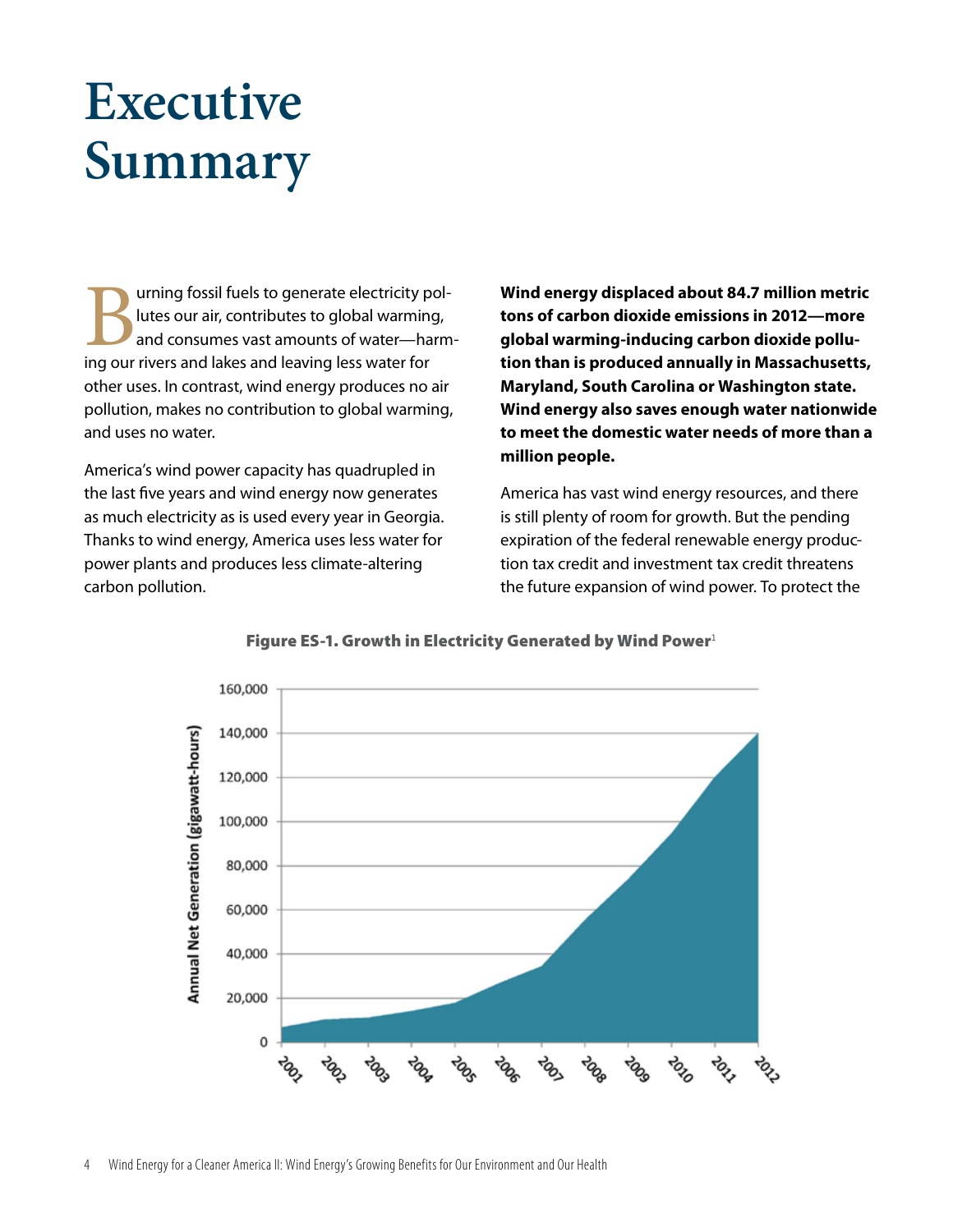environment, federal and state governments should continue and expand policies that support wind energy.

#### **Wind energy is on the rise in the United States.**

- Electricity generated with wind power quadrupled in the last five years, from about 34,500 gigawatthours (GWh) in 2007 to more than 140,000 GWh at the end of 2012—or as much electricity as is used each year in Georgia. (See Figure ES-1.)
- Wind energy was the largest source of new electricity capacity added to the grid in 2012.
- Nine states now have enough wind turbines to supply 12 percent or more of their annual electricity needs in an average year, with Iowa, South Dakota and Kansas now possessing enough wind turbines to supply more than 20 percent of their annual electricity needs.

#### **By displacing dirty electricity from fossil fuel- !red power plants, wind energy saves water and reduces pollution. In 2012, wind energy helped the United States:**

- **t Avoid 84.7 million metric tons of carbon dioxide pollution—or as much pollution as is produced by more than 17 million of today's passenger vehicles in a year.** Fossil fuel-fired power plants are the nation's largest source of carbon dioxide, the leading global warming pollutant. In the United States, warmer temperatures caused by global warming have already increased the frequency and severity of heat waves and heavy downpours, resulting in more intense wildfires, floods, droughts, and tropical storms and hurricanes.
- **t Save enough water to supply the annual domestic water needs of more than a million people.** Power plants use water for cooling, reducing the amount of water available for irrigation,

wildlife, recreation or domestic use. More water is withdrawn from U.S. lakes, rivers, streams and aquifers for the purpose of cooling power plants than for any other purpose.

**•** Avoid 79,600 tons of nitrogen oxide  $(NO_x)$ **and 98,400 tons of sulfur dioxide emissions.** Nitrogen oxides are a key ingredient of smog, which contributes to asthma and other respiratory problems; power plants are responsible for about 15 percent of the nation's total nitrogen oxide ( $NO<sub>x</sub>$ ) pollution each year. Power plants also produce about 60 percent of all sulfur dioxide pollution, which contributes to acid rain. Finally, coal-fired power plants emit heavy metals such as mercury, a potent neurotoxicant that can cause developmental and neurological disorders in babies and children. Nearly two-thirds of all airborne mercury pollution in the United States in 2010 came from the smokestacks of coal-fired power plants.

**If America were to continue to add onshore wind capacity at the rate it did from 2007 to 2012, and take the !rst steps toward development of its massive potential for o"shore wind, by 2018 wind energy will be delivering the following benefits:** 

- Averting a total of 157 million metric tons of carbon dioxide pollution annually—or more carbon dioxide pollution than was produced by Georgia, Michigan or New York in 2011.
- Saving enough water to supply the annual domestic water needs of 2.1 million people—roughly as many people as live in the city of Houston and more than live in Philadelphia, Phoenix or San Diego.
- $\cdot$  Averting more than 121,000 tons of smog-forming nitrogen oxide pollution and 194,000 tons of sulfur dioxide pollution each year.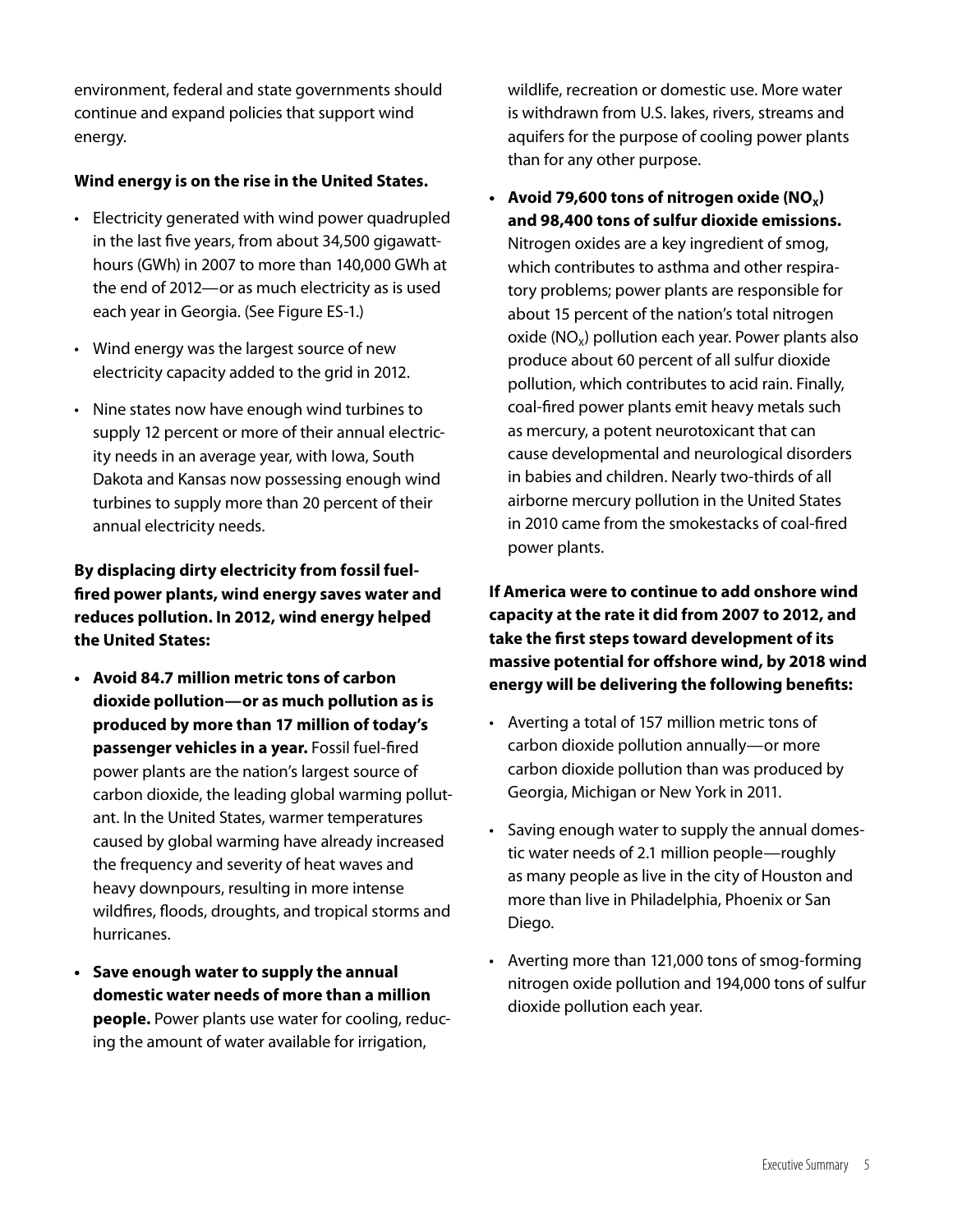**Wind energy's success in reducing air pollution and saving water will continue to grow if America makes a stable, long-term commitment to clean energy at the local, state and national levels. Speci!c policies that are essential to the development of wind energy include:**

- **follogy** The federal renewable energy **production tax credit** (PTC) and **investment tax credit** (ITC). The PTC provides an income tax credit of 2.3 cents per kilowatt-hour (kWh) for utility-scale wind energy producers for 10 years, while the ITC covers up to 30 percent of the capital cost of new renewable energy investments. Wind energy developers can take one of the two credits, which help reduce the financial risk of renewable energy investments and create new financing opportunities for wind energy. Both the ITC and the PTC, however, are scheduled to expire at the end of 2013.
- **Strong renewable electricity standards.** A strong renewable electricity standard (RES) helps support wind energy development by requiring utilities to obtain a percentage of the electricity they provide to consumers from renewable sources. These standards help ensure that wind energy producers have a market for the electricity they generate and protect consumers from the sharp swings in energy prices that accompany over-reliance on fossil fuels. Today, 29 states have renewable electricity standards—other states and the federal government should follow their lead.
- Continued coordination and collaboration between state and federal agencies to expedite **siting of offshore wind facilities** in areas that avoid environmental harm.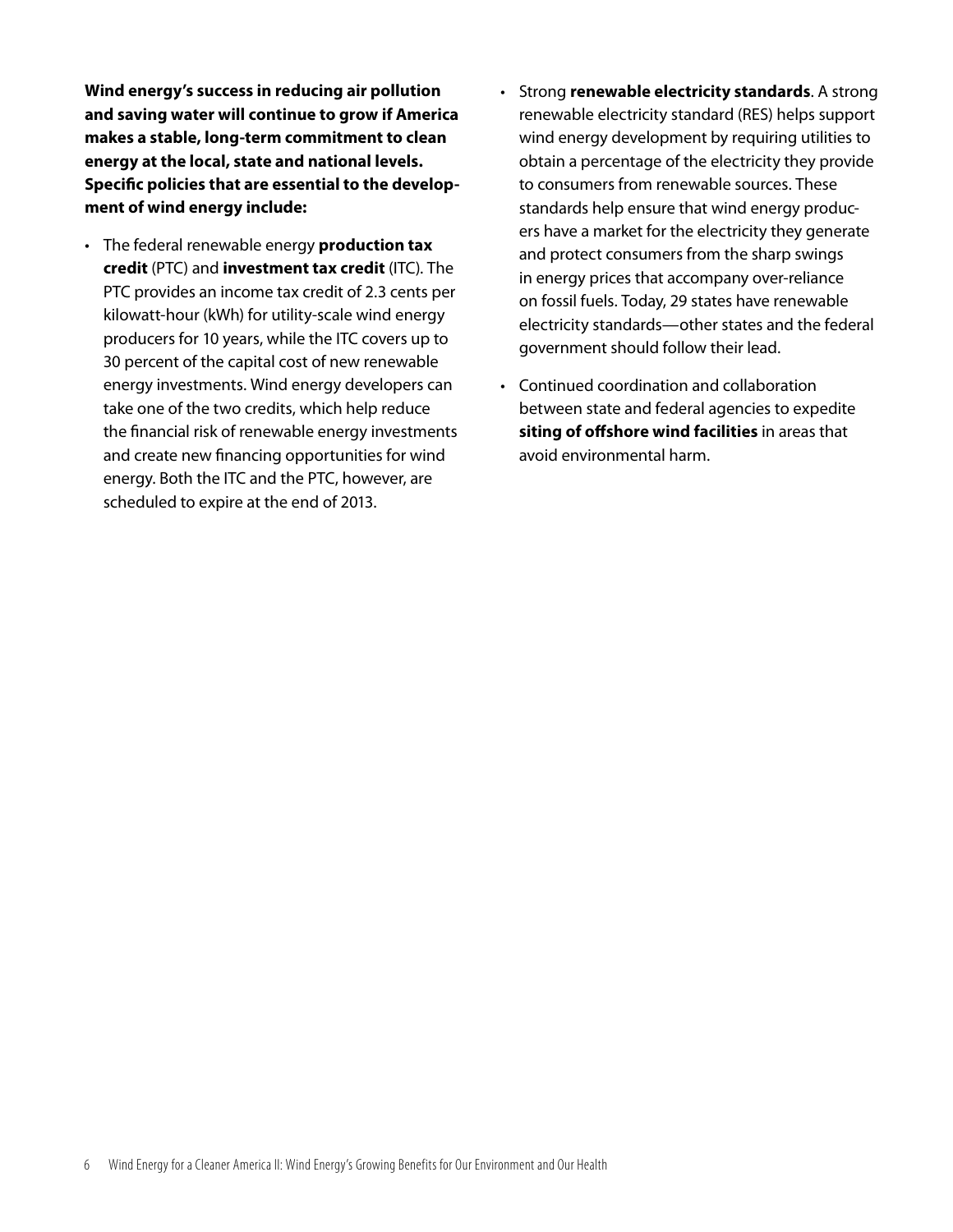## **Introduction**

From the Pacific Coast to the Great Plains to<br>the Atlantic Ocean, wind power is on the ris<br>in the United States, producing an increasin<br>share of our electricity with minimal impact on the the Atlantic Ocean, wind power is on the rise in the United States, producing an increasing share of our electricity with minimal impact on the environment.

Just a decade ago, wind energy was a trivial part of the nation's electricity picture. Today, wind energy is one of the fastest growing forms of electricity generation and an increasingly important part of the nation's energy mix.

The remarkable progress of wind energy is generating real environmental results. Wind energy is reducing demand for electricity from fossil fuels such as coal and natural gas—curbing emissions that cause global warming while minimizing the use of water for cooling.

The boom in wind power is no accident, however. State and federal policy-makers have implemented far-sighted public policies that have created the conditions under which wind energy can thrive. By unleashing the energies of innovative companies and American workers, and tapping the natural power of the wind, these public policies are moving the nation toward a clean energy future and delivering growing benefits for our environment and our health.

With the environmental and economic advantages of wind energy becoming ever more apparent, now is the time for our leaders to renew their commitment to the key public policies that will enable the nation to achieve even greater benefits in the years to come.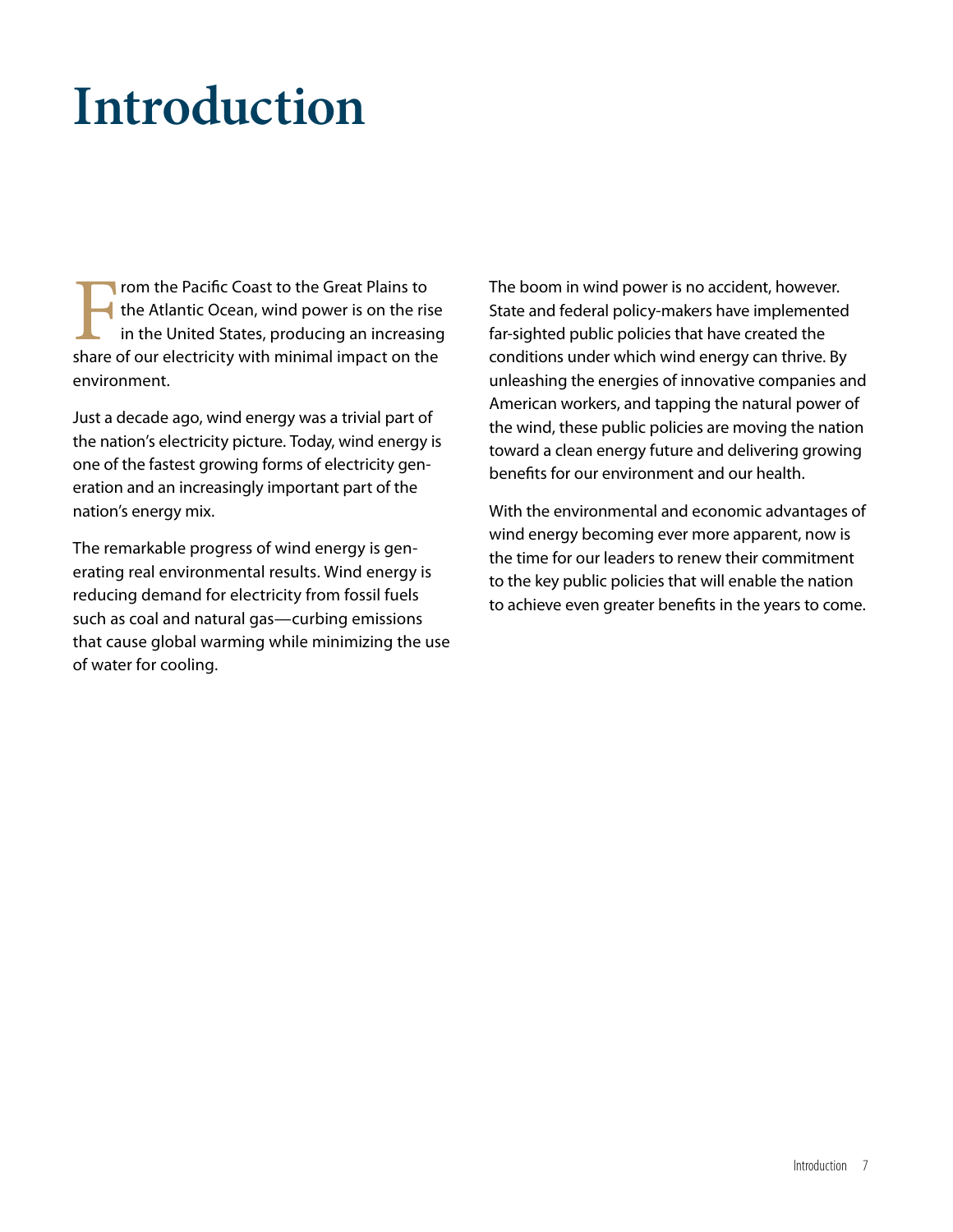## **Wind Energy Is Growing Rapidly in !e U.S.**

Ind energy is quickly becoming an important part of the energy mix in the United<br>States. Nationwide, electricity generation<br>from wind power has quadrupled in the last five years, tant part of the energy mix in the United States. Nationwide, electricity generation from 34,500 GWh in 2007 to more than 140,000 GWh in 2012—or as much electricity as is used each year in the state of Georgia.<sup>2</sup> (See Figure 1.) Nine states now have enough wind turbines to produce 12 percent or more of their annual electricity needs in an average year—with Iowa, South Dakota and Kansas now having enough wind energy capacity to produce 20 percent or more of their annual electricity needs in a typical year. $3$ 

With more than 10,000 MW of new wind capacity installed in 2012, wind energy became the largest source of new electricity generating capacity in the United States last year—ahead of even natural gas, which added about 8,746 MW of new capacity.<sup>5</sup> In 2012, wind energy accounted for more than 40 percent of the new



#### Figure 1. Growth in Electricity Generated by Wind Power<sup>4</sup>

#### Figure 2. New Electricity Capacity Additions by Technology, 2012 $^7$



electric generating capacity added to the grid in the United States, making it the nation's largest source of new generating capacity.<sup>6</sup> (See Figure 2.)

Employment in the wind industry has also grown significantly. In 2003, the wind industry directly employed 24,300 people.<sup>8</sup> By 2012, that number had more than tripled to more than 80,000 people.<sup>9</sup>

As the wind industry has grown and technology has advanced, the cost of wind energy has declined. By 2013, these cost declines had led wind energy to be competitive with other forms of power generation. When the costs imposed by emissions of global warming pollution are factored in, wind power is less expensive than new coal-fired power plants and is competitive with new natural gas power plants and even existing coal-fired plants.<sup>10</sup>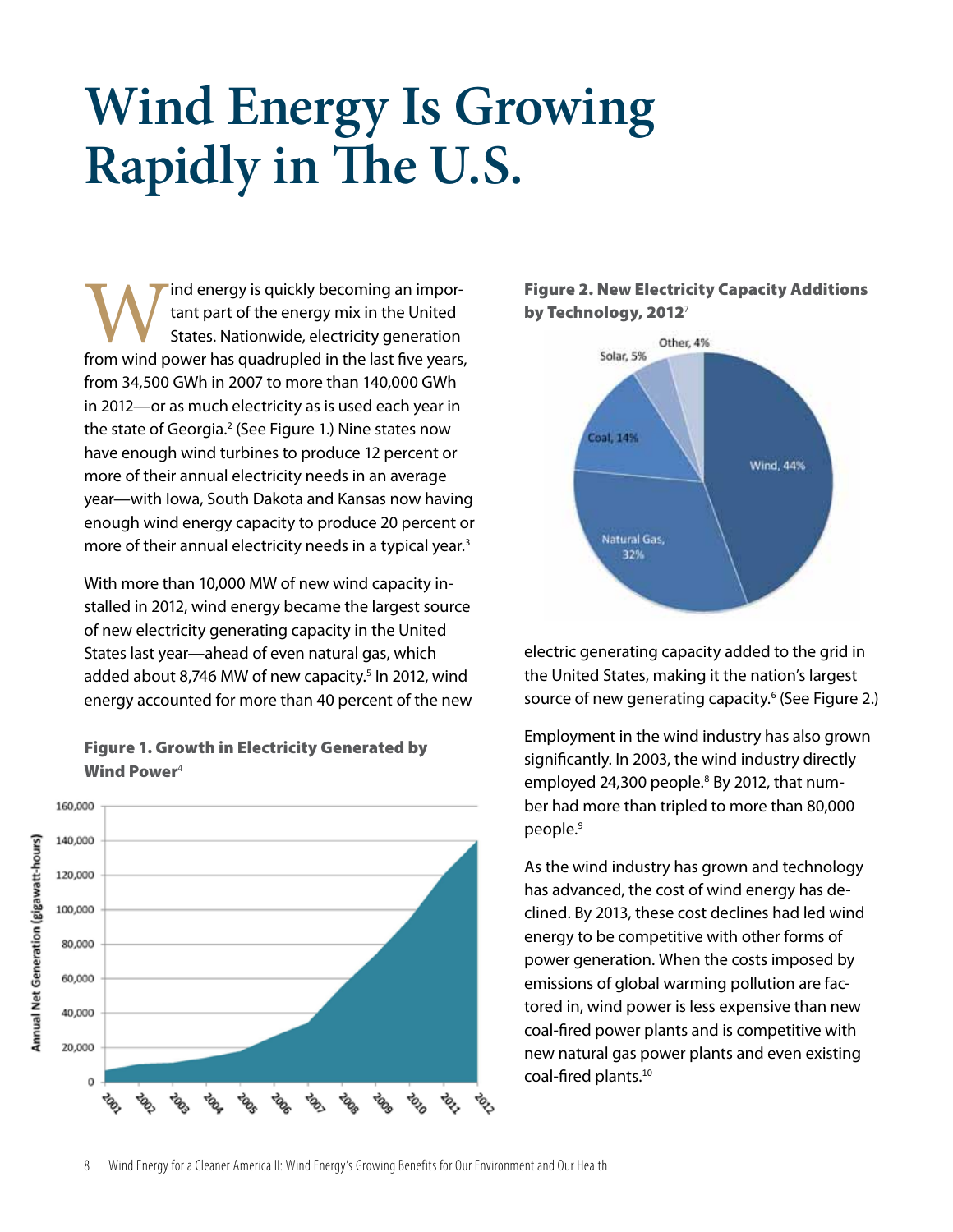## **Power Plants Damage the Environment**

**Burning coal and natural gas to generate electricity damages the environment by contributing to global warming, consum<br>vast quantities of water, and creating health-thr** electricity damages the environment by contributing to global warming, consuming vast quantities of water, and creating health-threatening air pollution. Wind energy has none of these problems—it emits no air pollution and consumes little or no water. Generating clean electricity using wind power reduces the need for dirty electricity from fossil fuel-fired power plants, avoiding millions of tons of harmful air pollution and saving millions of gallons of water.

## **Power Plants Are America's Leading Source of Global Warming Pollution**

Fossil fuel-fired power plants are the nation's largest source of carbon dioxide pollution, the leading global warming pollutant.<sup>11</sup> In 2011, power plants were responsible for 42 percent of all U.S. global warming pollution. $12$ (See Figure 3.)



#### Figure 3. Energy-Related Carbon Dioxide Emissions by Sector in the U.S., 2011, with Electricity Generation Broken Down by Fuel<sup>13</sup>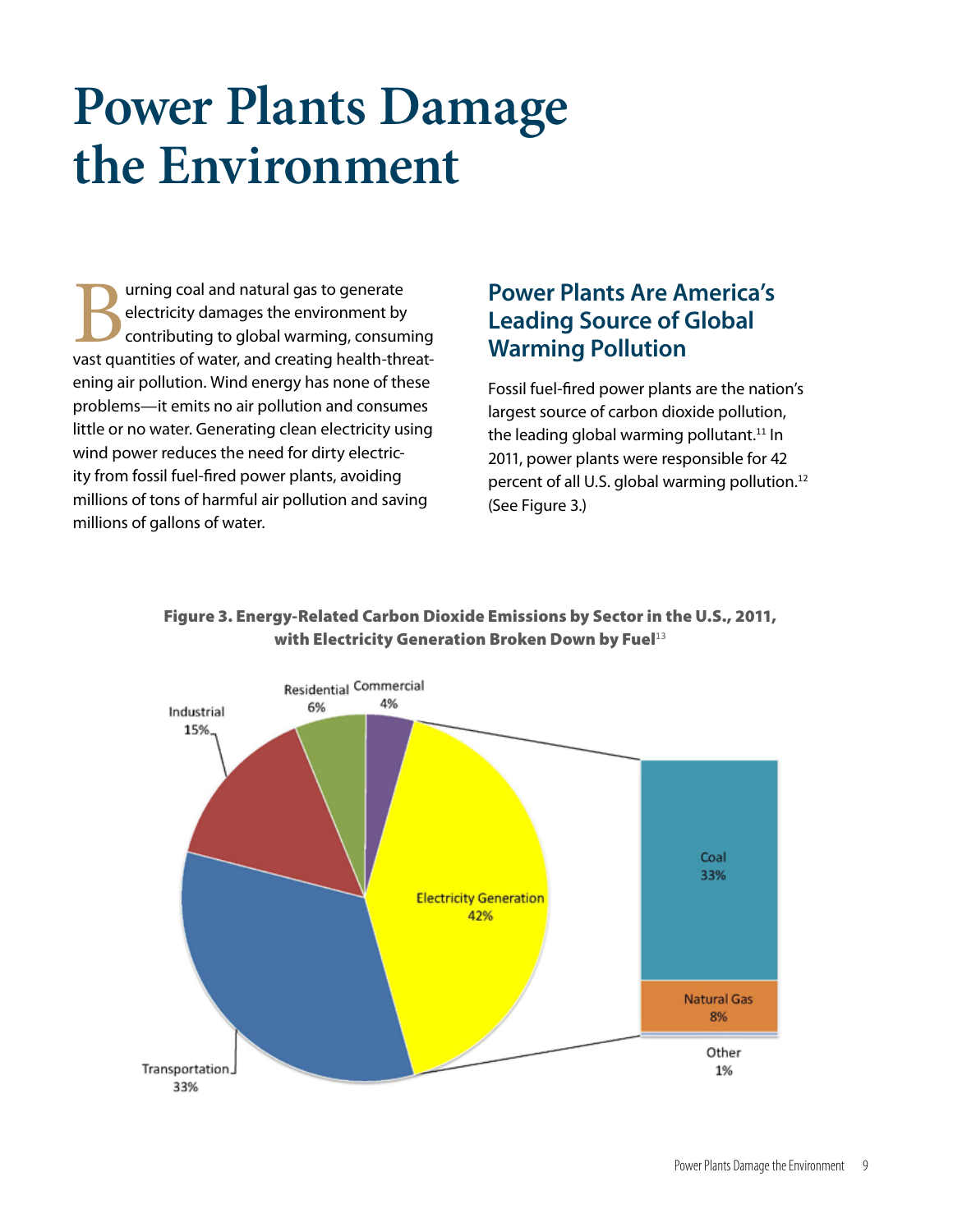

**Figure 4. 50 Dirtiest U.S. Power Plants Compared to Total Emissions from Other Countries (MMT CO<sub>2</sub>)<sup>15</sup>** 

America's power plants are also among the most significant sources of carbon dioxide pollution in the world. For example, if the U.S. power sector were an independent nation, it would be the third-largest emitter of carbon dioxide pollution in the world, behind China and the United States as a whole.<sup>14</sup> A large share of those emissions come from just a small number of old, dirty coal-fired power plants. The carbon dioxide pollution coming from America's 50 dirtiest power plants, for example, is greater than the amount of pollution produced annually by the entire economies of South Korea or Canada. (See Figure 4.)

The United States is already feeling the impacts of global warming. In the last 50 years the U.S. average annual temperature has risen 2° F, and experts project that it will continue rising.<sup>16</sup> Depending on the scale of continued greenhouse gas emissions, global average annual surface temperatures are likely to increase by 0.5°F to 8.6 °F by 2100, according to the most recent assessment by the Intergovernmental Panel on Climate Change (IPCC).<sup>17</sup>

Warmer average annual temperatures are connected to increases in extreme precipitation and more intense heat waves.<sup>18</sup> In the United States, extreme downpours now happen 30 percent more often nationwide than in 1948, and the largest annual storms now produce 10 percent more precipitation on average.<sup>19</sup> Meanwhile, the number of heat waves in the United States has increased since 1960 while the projected time between prolonged dry spells has become shorter.<sup>20</sup> The U.S. has also experienced an increase in the frequency and severity of other extreme weather events, including floods, more intense wildfires, and stronger tropical storms and hurricanes.<sup>21</sup>

Sea levels have risen eight inches along some parts of the U.S. coastline in the past 50 years. Rising seas erode shorelines—putting homes, businesses and infrastructure at risk—and can cause saltwater intrusion into coastal fresh water aquifers, leaving some unusable without desalination.<sup>22</sup> According to the IPCC, sea levels are likely to rise 10 to 32 inches by the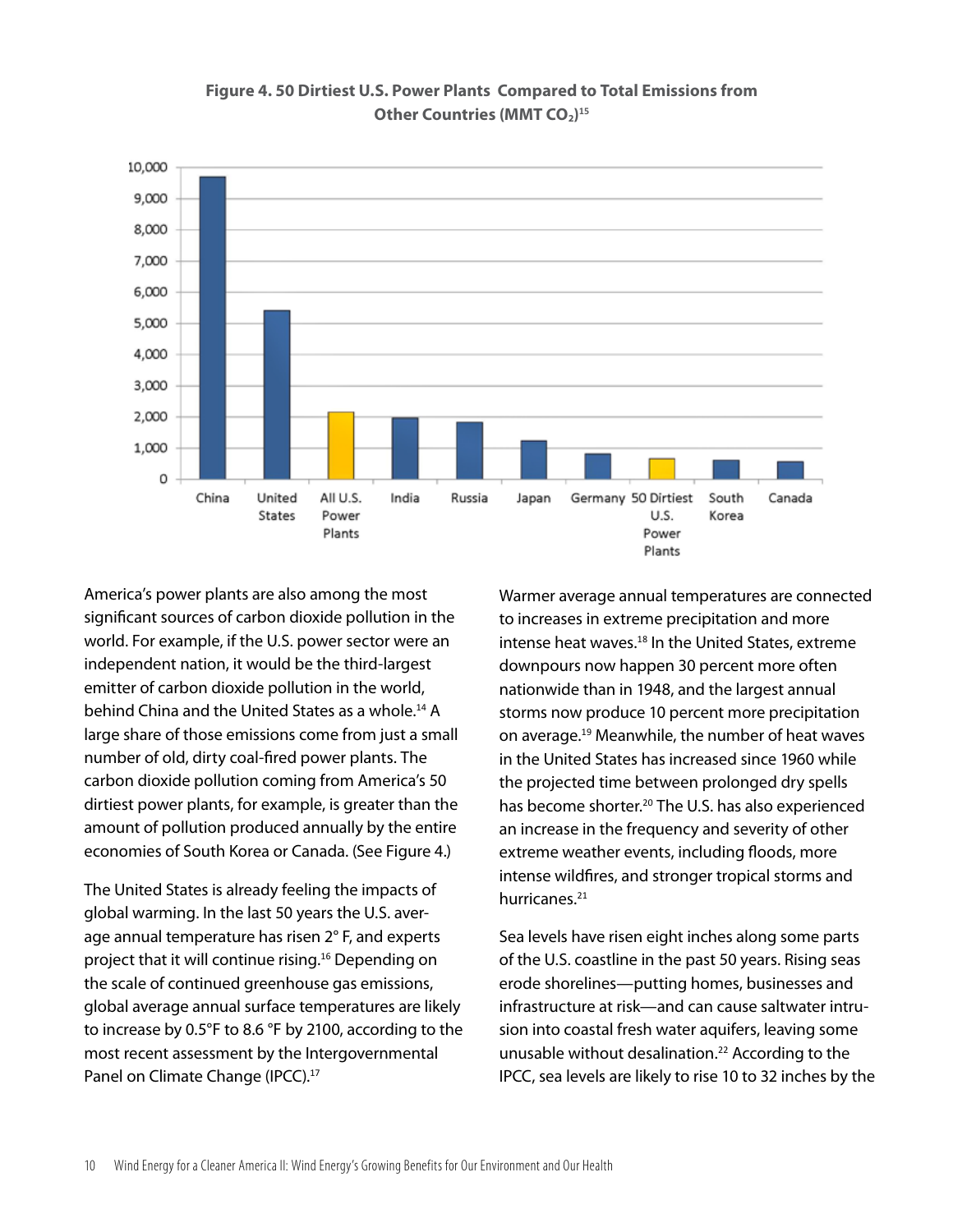late 21<sup>st</sup> century; in the worst case, sea levels could rise by as much as 38 inches. $23$ 

Science tells us that these and other impacts are expected to become more pronounced in the decades to come, unless we cut the dangerous carbon pollution that is fueling the problem. Increasing our production of wind power will help the United States make the emissions reductions necessary to forestall the worst impacts of global warming.

## **Power Plants Use Lots of Water**

Fossil fuel power plants use vast amounts of water for cooling.

There are two ways to measure the use of water in power plants. Withdrawals represent the amount of water taken from waterways or groundwater for use in a power plant, regardless of whether that water is eventually returned to the river, lake or aquifer from which it came. More water is withdrawn from U.S. lakes, rivers, streams and aquifers to cool power plants than for any other purpose.<sup>24</sup> Water consumption reflects the amount of water that is lost to a given watershed as a result of its use in power plants, with losses primarily taking place through evaporation.

Almost all fossil fuel-fired power plants use water for cooling, but different power plant technologies have differing impacts on water supplies. Oncethrough cooling systems withdraw vast amounts of water for cooling and return it—usually at a higher temperature—to the waterways from which it came. Recirculating systems use the same water for cooling multiple times, reducing withdrawals, but plants with recirculating systems typically consume more water than once-through systems due to higher losses from evaporation.<sup>25</sup>

Regardless of the type of cooling system used, water use in power plants can create big problems for the environment. Large-scale water withdrawals for power plants can deplete groundwater supplies and affect the ecosystems of the waterways on which they depend. Fish and other aquatic life can be sucked into power plant intakes, while the discharge of heated water can also harm wildlife. Water discharged from a power plant can be 17 degrees hotter than it was when it was withdrawn for cooling.<sup>26</sup> This hotter water can affect the health and viability of the plants and animals living in the receiving waterway by subjecting organisms to water temperatures higher than they are able to tolerate and by depriving the waterway of dissolved oxygen. A 2013 study estimated that half of all power plant cooling systems discharge water at temperatures that can harm aquatic life.<sup>27</sup>

Recirculating cooling systems withdraw less water from waterways and aquifers, but lose more of that water to evaporation, potentially exacerbating local water supply problems. Many regions of the United States currently struggle to balance demands for water from industry, agriculture, and residential and commercial users while maintaining sufficient water levels in rivers and streams to preserve healthy ecosystems. Water consumption in power plants adds to those demands. In arid regions, power plants contribute to the long-term drawdown of critical groundwater supplies. In the Southwest and California, approximately onethird to two-thirds of the water consumed by power plants comes from groundwater.<sup>28</sup>

## **Power Plants Create Harmful Air Pollution**

Coal- and natural gas-fired power plants also produce pollution that contributes to ozone smog, particulate matter and acid rain. This pollution hurts public health and ecosystems.

Each year, power plants are responsible for about 15 percent of the nation's emissions of nitrogen oxides  $NO<sub>v</sub>$ ) – a key ingredient in ozone smog.<sup>29</sup> When inhaled, ozone quickly reacts with airway tissues and produces inflammation similar to sunburn on the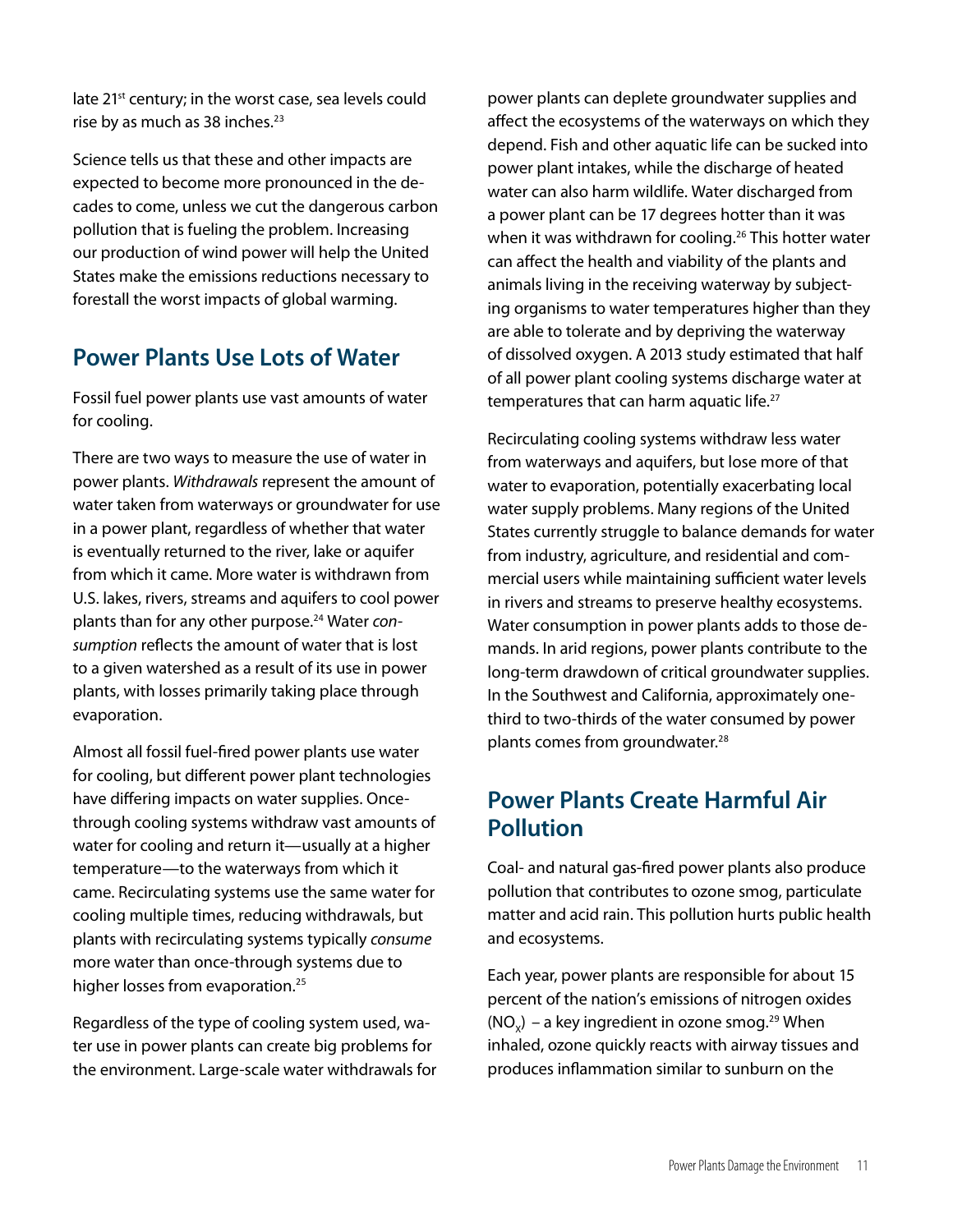inside of the lungs. This inflammation makes lung tissues less elastic, more sensitive to allergens, and less able to ward off infections.<sup>30</sup> Minor exposure to ozone can cause coughing, wheezing and throat irritation. Constant exposure to ozone over time can permanently damage lung tissues, decrease the ability to breathe normally, and exacerbate or potentially even cause chronic diseases like asthma.<sup>31</sup> Children, adults who are active outdoors, and people with existing respiratory system ailments suffer most from ozone's effects.

Particulate matter pollution also contributes to a host of respiratory and cardiovascular ailments. Sulfur dioxide, too, is a respiratory irritant for sensitive populations.<sup>32</sup> It is also a major component of acid rain that has damaged forests across the eastern United States.<sup>33</sup> Power plants are responsible for nearly 60 percent of U.S. sulfur dioxide pollution annually.<sup>34</sup>

Finally, nearly two-thirds of all airborne mercury pollution in the United States in 2010 came from the smokestacks of coal-fired power plants.<sup>35</sup> Mercury is a potent neurotoxicant, and exposure to mercury during critical periods of brain development can contribute to irreversible deficits in verbal skills, damage to attention and motor control and reduced IQ.<sup>36</sup>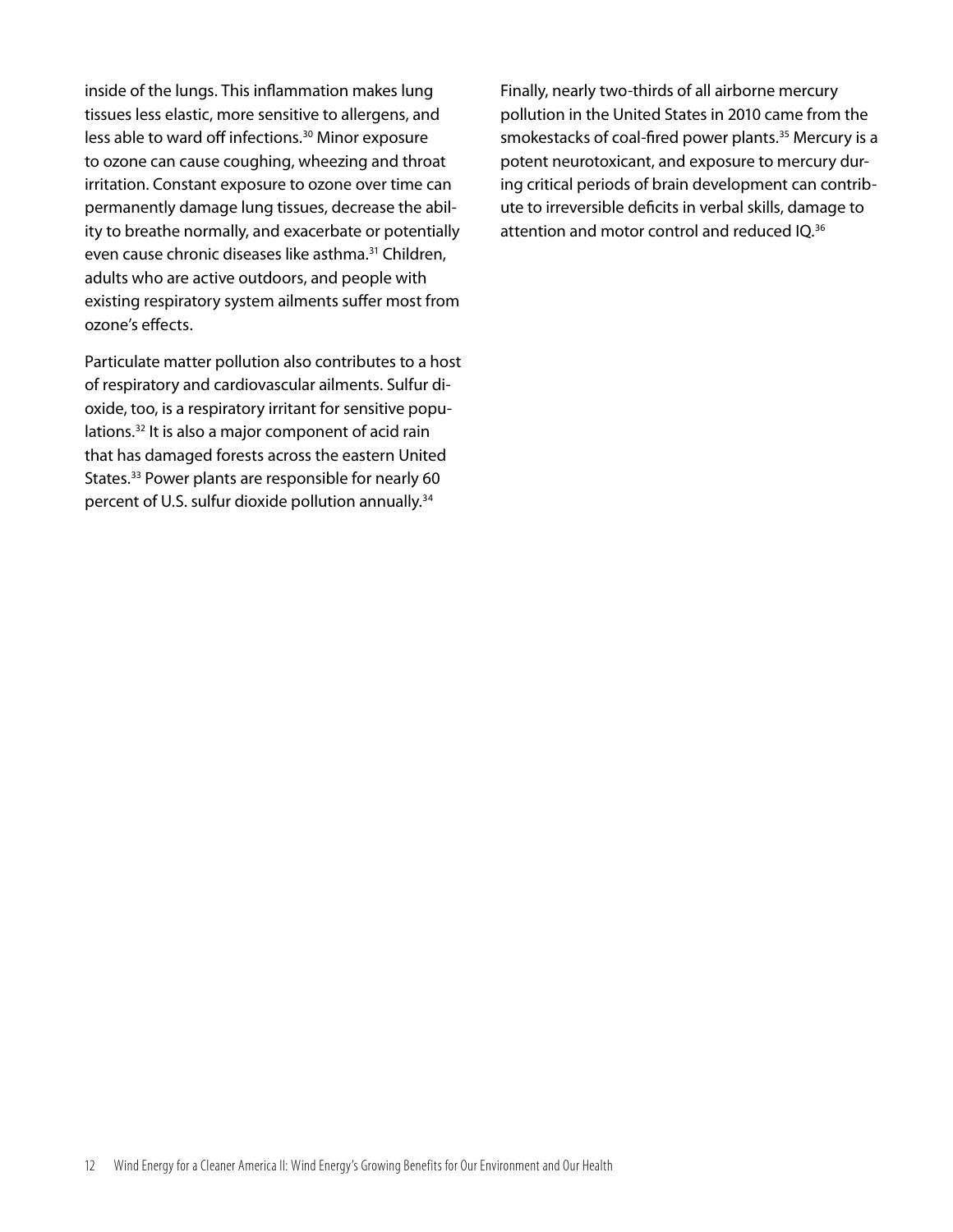## **Wind Energy Reduces Pollution and Saves Water**

In 2012, the United States generated 140,000<br>gigawatt-hours (GWh) of electricity from wind<br>power—or as much as electricity as was used in<br>the state of Georgia in 2011.<sup>37</sup> (See Appendix A for a n 2012, the United States generated 140,000 gigawatt-hours (GWh) of electricity from wind power—or as much as electricity as was used in breakdown of wind power generation and its benefits by state.)

Assuming that wind energy displaced generation from natural gas and coal-fired power plants, the environmental benefits of wind power in 2012 included:

• Avoided emissions of 84.7 million metric tons of carbon dioxide, the leading global warming pollutant—as much as would have been emitted by 17.6 million passenger vehicles in a year (see Appendix B).38 That's more than all the energy-related carbon dioxide emissions in Massachusetts, Maryland, South Carolina or Washington state in 2011.39

- Water savings of nearly 38 billion gallons, more than enough to meet the annual domestic water needs of more than a million people (see Appendix C). $40$
- Reductions in air pollution, including reductions of 79,600 tons of nitrogen oxide emissions and 98,400 tons of sulfur dioxide emissions (see Appendix D).<sup>41</sup>

Texas reaps greater savings from wind energy than any other state, avoiding 19.3 million metric tons of carbon dioxide emissions annually, or about 8 percent of 2011 emissions from the state's electric sector.<sup>42</sup> (See Figure 5 and Table 1, next page.) In addition, as the state recovers from the extreme drought in 2011 that caused major rivers run dry, wind power is averting the consumption of at least 8.6 billion gallons of water per year, enough to supply the domestic water needs of more than 172,000 people.



**Figure 5. Top 10 States for Carbon Dioxide Emission Reductions from Wind Power in 2012**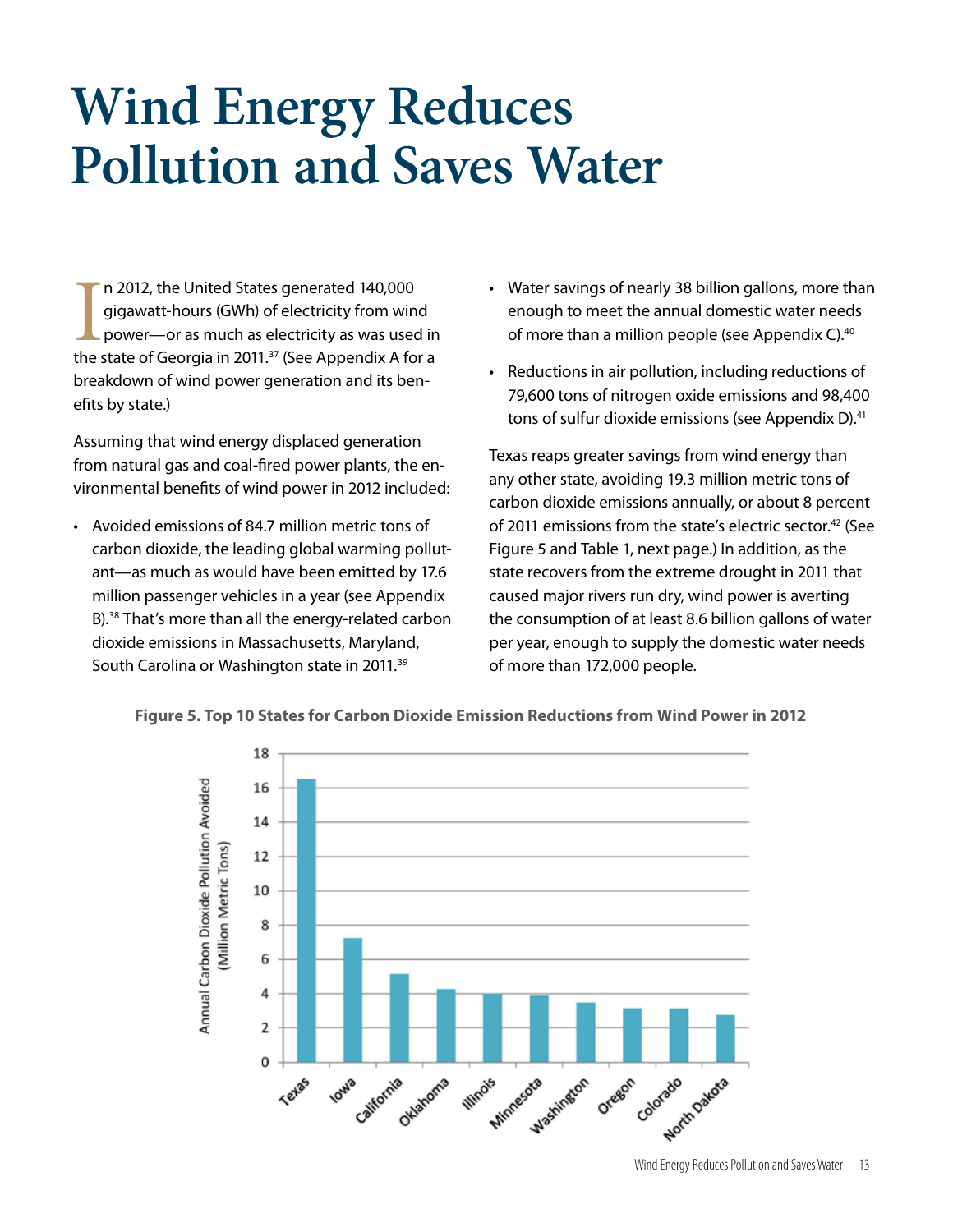|                 | <b>Wind Power</b>       | <b>Avoided Carbon Dioxide</b>          | <b>Water Saved (million</b> |
|-----------------|-------------------------|----------------------------------------|-----------------------------|
| <b>State</b>    | <b>Generation (GWh)</b> | <b>Emissions (million metric tons)</b> | gallons)                    |
| Texas           | 31,860,000              | 19.3                                   | 8,610                       |
| lowa            | 13,945,000              | 8.4                                    | 3,769                       |
| California      | 9,937,000               | 6.0                                    | 2,685                       |
| Oklahoma        | 8,234,000               | 5.0                                    | 2,225                       |
| <b>Illinois</b> | 7,708,000               | 4.7                                    | 2,083                       |
| Minnesota       | 7,529,000               | 4.6                                    | 2,035                       |
| Washington      | 6,688,000               | 4.0                                    | 1,807                       |
| Oregon          | 6,066,000               | 3.7                                    | 1,639                       |
| Colorado        | 6,045,000               | 3.7                                    | 1,634                       |
| North Dakota    | 5,316,000               | 3.2                                    | 1,437                       |

Table 1. Benefits of Wind Energy in Top 10 States, 2012

Seven of the top ten wind power-producing states are also on the list of states that suffered from areas of extreme or exceptional drought in 2012.<sup>43</sup> Collectively, wind power helped these seven states avoid consumption of 27.9 billion gallons of water at power plants, enough to serve the annual domestic water needs of 773,000 people—or nearly all the residents of Fort Worth.<sup>44</sup>

## **America Stands to Bene!t Further if We Continue to Expand Wind Power**

From the wide plains of the Midwest to the river valleys of the Pacific Northwest to the shores of the Atlantic Ocean, the United States has only scratched the surface of its vast wind energy potential. Tapping just a fraction of this potential by maintaining and expanding America's commitment to wind energy will produce even greater benefits.

Wind turbines can be placed virtually anywhere the wind blows. A 2012 report by the National Renewable Energy Laboratory estimates that as a whole, the United States has the technical potential to

install nearly 11,000 GW of onshore wind capacity, and another 4,200 GW of offshore wind capacity.<sup>45</sup> (See Figures 6 and 7.) That amount of wind capacity could produce nearly 49.8 million GWh of electricity annually—12 times the amount of electricity generated in the United States in 2012.<sup>46</sup>

If the United States were to install wind energy between now and 2018 at the same pace that it did from 2007 to 2012, in five years, wind energy would help the United States:

- Avoid 157 million metric tons of carbon dioxide pollution annually—or as much as that emitted by 32 million of today's passenger vehicles in a year.49 That's also more than all the energy-related emissions of Georgia, Michigan or New York in 2011.50
- Save enough water to supply the annual domestic water needs of 2.1 million people—roughly as many people as live in the city of Houston and more than live in Philadelphia, Phoenix or San Diego.
- Averting more than 121,000 tons of smog-forming nitrogen oxide pollution and 194,000 tons of sulfur dioxide pollution each year.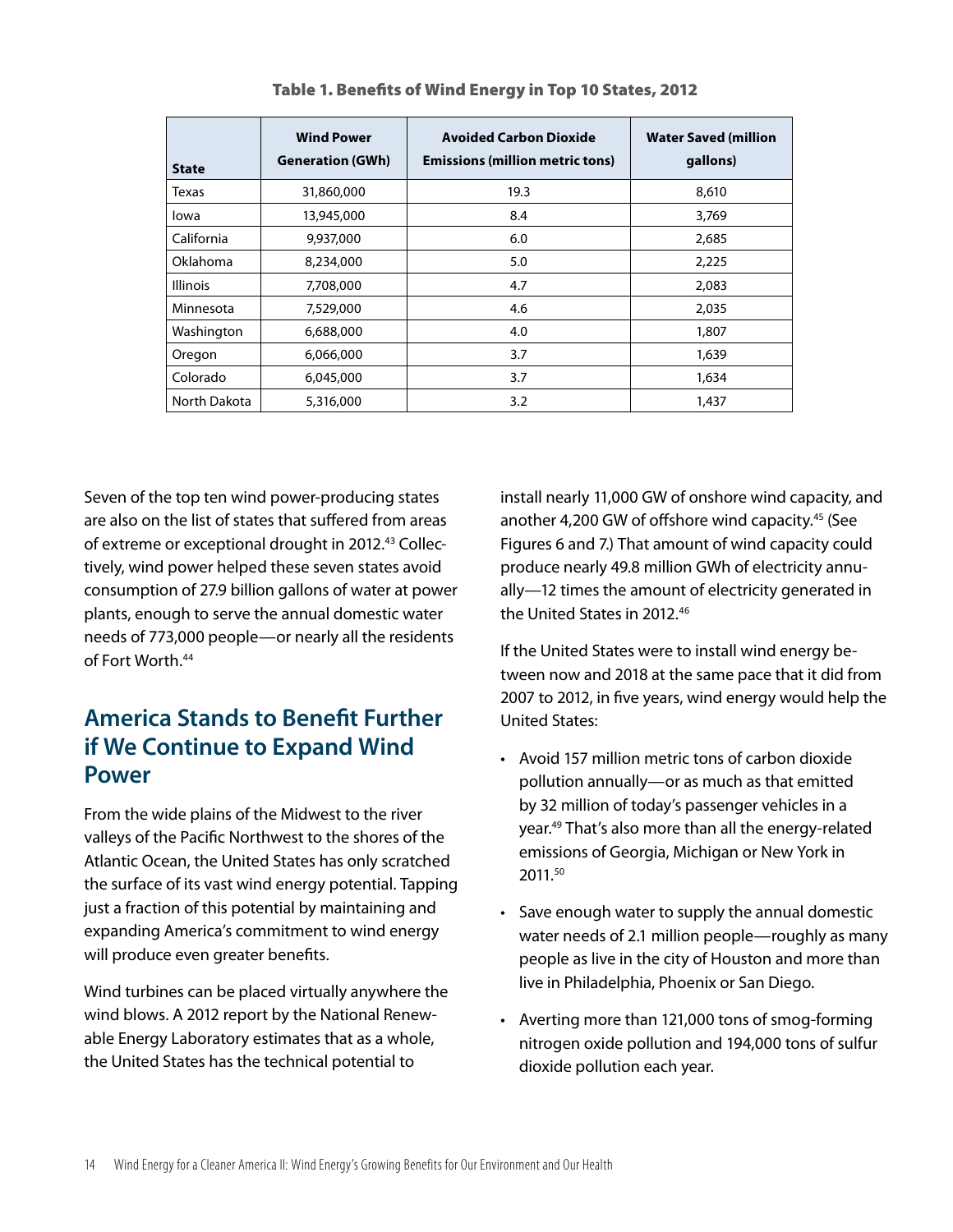

Figure 6: Onshore Wind Energy Technical Potential by State, 2012<sup>47</sup>

Figure 7: Offshore Wind Energy Technical Potential by State, 2012<sup>48</sup>

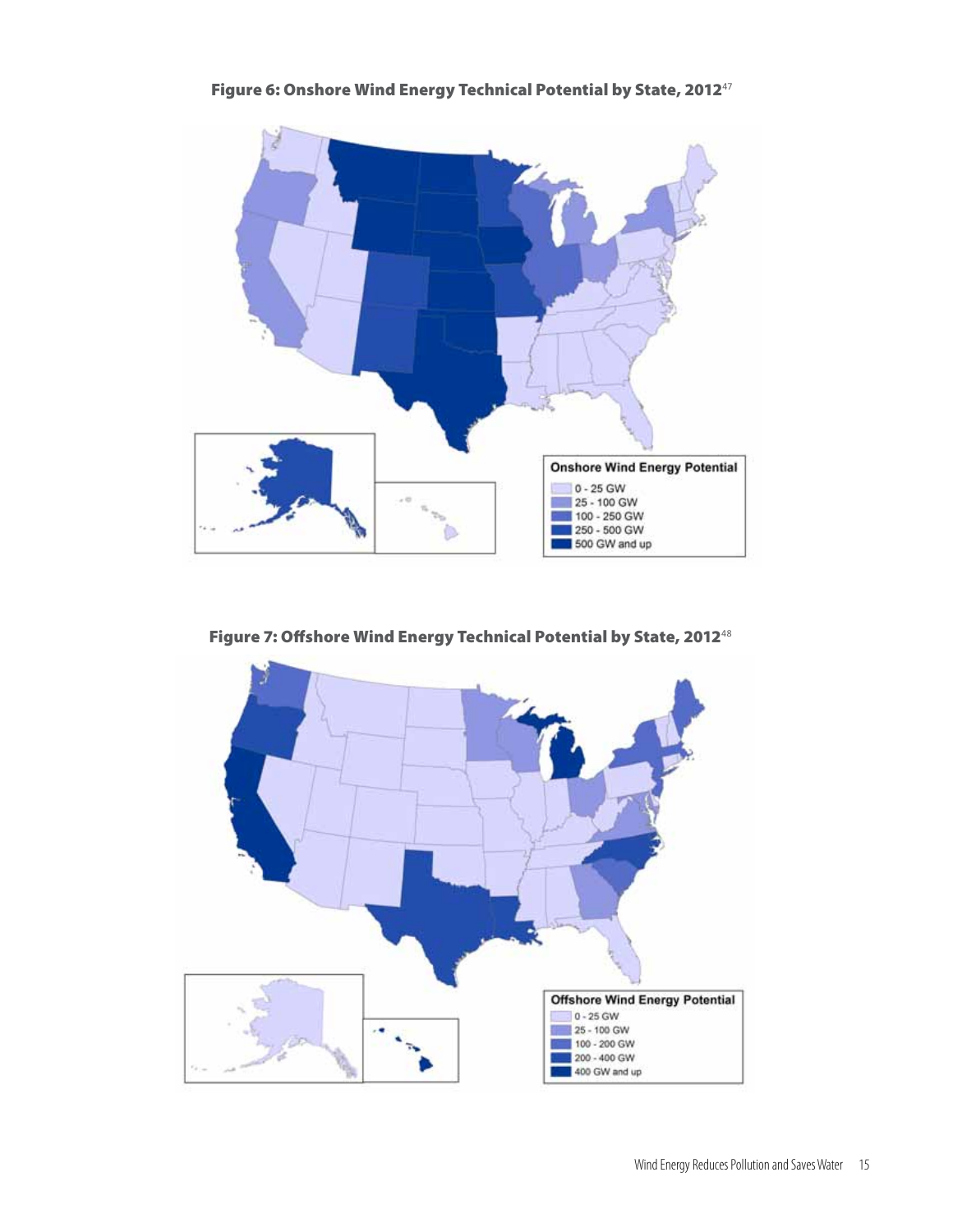## **America Should Continue to Invest in Wind Energy**

merica's clean energy boom is no accident. It is the direct result of strong, forward-thinking policies adopted over the last decade at both the state and federal levels, policies that have unleashed the energy of innovative companies and American workers to fuel dramatic growth in renewable energy. As wind energy and other forms of clean, renewable energy take root in the United States—delivering ample benefits for our environment and economy—now is not the time to turn our back on further progress. To further reduce global warming pollution, curb smog and soot, move away from fossil fuels, save water, and grow our economy, the United States should make a long-term commitment to renewable energy with policies to support growth of the wind industry.

## **Federal Tax Incentives**

Two of the most important tools that have helped grow the wind industry in the United States are the federal renewable electricity production tax credit (PTC) and the investment tax credit (ITC).

Policies such as the PTC and ITC recognize that renewable energy is a key component of an electricity grid that is not only cleaner but that also delivers stable, reasonable prices for consumers. Renewable energy sources such as wind are not subject to the fuel price volatility of coal and natural gas, and can deliver reliable, affordable electricity for decades, making them a smart long-term investment in the nation's energy future. However, renewable energy

projects are often capital intensive. Unlike fossil fuel power plants, for which fuel costs represent a significant share of the overall cost of producing power, the vast majority of the costs of building a wind turbine or installing a solar panel are incurred before the first kilowatt-hour of electricity is produced. Public policies that defray some of those initial capital costs, or that help assure a reliable rate of return over the long term, can reduce the risk for investors—opening the floodgates for investment and the rapid expansion of renewable energy.

The PTC provides an income tax credit of 2.3 cents per kilowatt-hour (kWh) for utility-scale wind energy producers.<sup>51</sup> It is available for electricity generated during the first 10 years of the wind farm's operation. After expiring at the end of 2012, the PTC was renewed in January 2013 and will be available for all projects that begin construction on or before December 31, 2013.

The investment tax credit (ITC) covers up to 30 percent of the capital cost of new renewable energy investments, with the credit becoming available the moment the wind energy system is placed into service. The ITC also expires on December 31, 2013.<sup>52</sup>

Wind energy developers and other builders of renewable energy systems may choose to take advantage of either the PTC or the ITC, but not both. Different types of renewable energy projects stand to reap greater benefits from one or the other program, depending in part on the capital intensity of the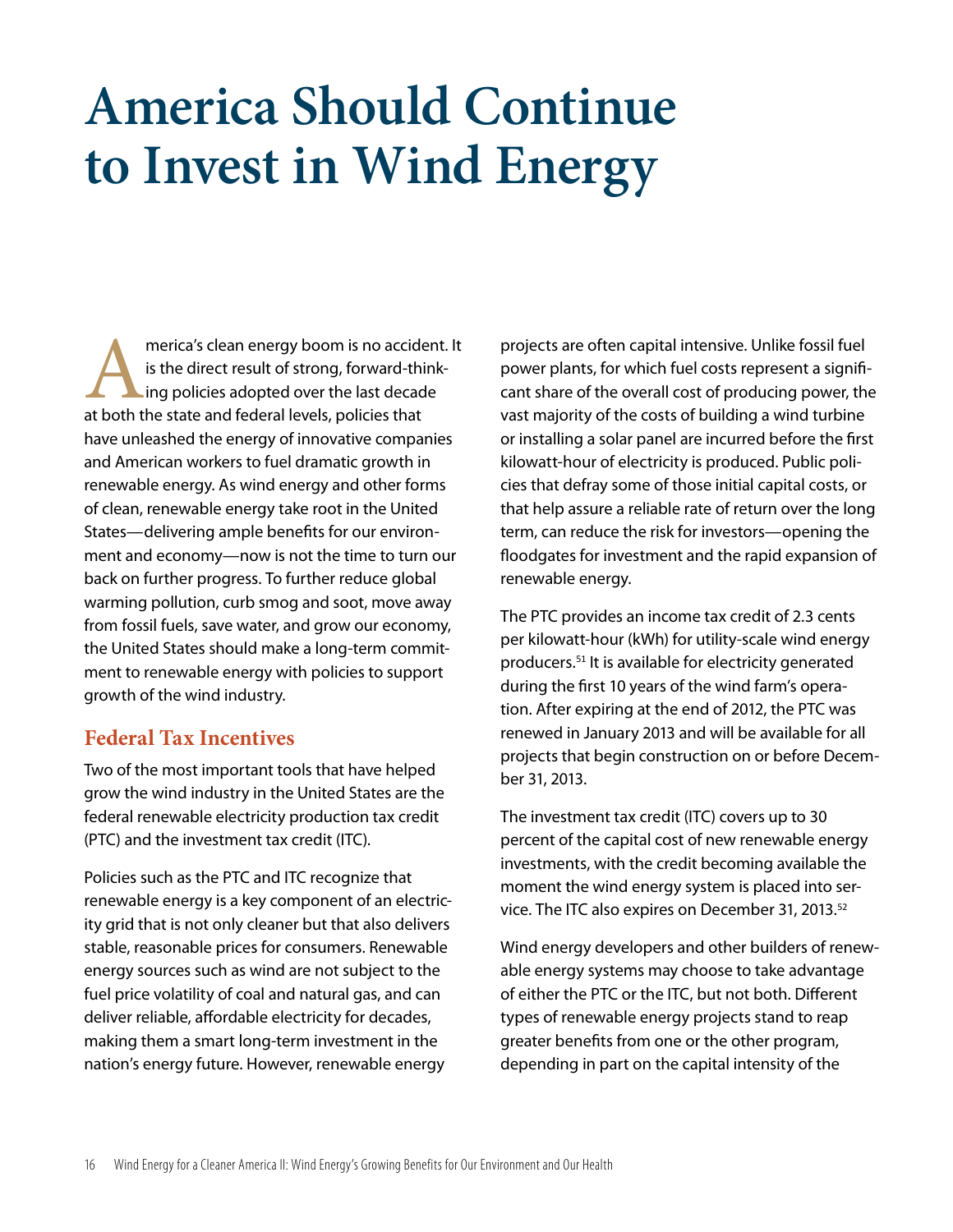project and the amount of power it produces over time.<sup>53</sup> Federal renewable energy tax credits have been a key contributor to the growth of wind energy over the last decade, but their effectiveness has been hamstrung by their "here today, gone tomorrow" inconsistency. Over the past 13 years, the renewable energy PTC has been available only sporadically. When the PTC has been renewed by Congress for only for one or two years at a time or even allowed to expire, the ensuing uncertainty has discouraged wind developers from building new capacity, stunting industry growth. For instance, in 2000, 2002 and 2004—years when the PTC was allowed to expire temporarily—new wind installations dropped by 93 percent, 73 percent and 77 percent, respectively, from the previous year when the PTC had been in force.<sup>54</sup> (See Figure 8.)

The economic uncertainty created by the sporadic availability of incentives discourages businesses that manufacture turbines, gear boxes, blades, bearings and towers from entering the market or expanding, restricting the supply chain and increasing costs. On the other hand, longterm consistency in renewable energy policy can encourage new businesses to enter the field and expand operations, bringing new jobs and investment to the United States. For example, between 2005-2006 and 2012—a period of relative stability in clean energy incentives—the amount of domestically produced content in U.S. wind power projects increased from 25 percent to 72 percent, creating new jobs and economic opportunity in the United States.<sup>55</sup>



#### **Figure 8. The Impact of the Sporadic Expiration and Renewal of the PTC on the Wind Industry"#**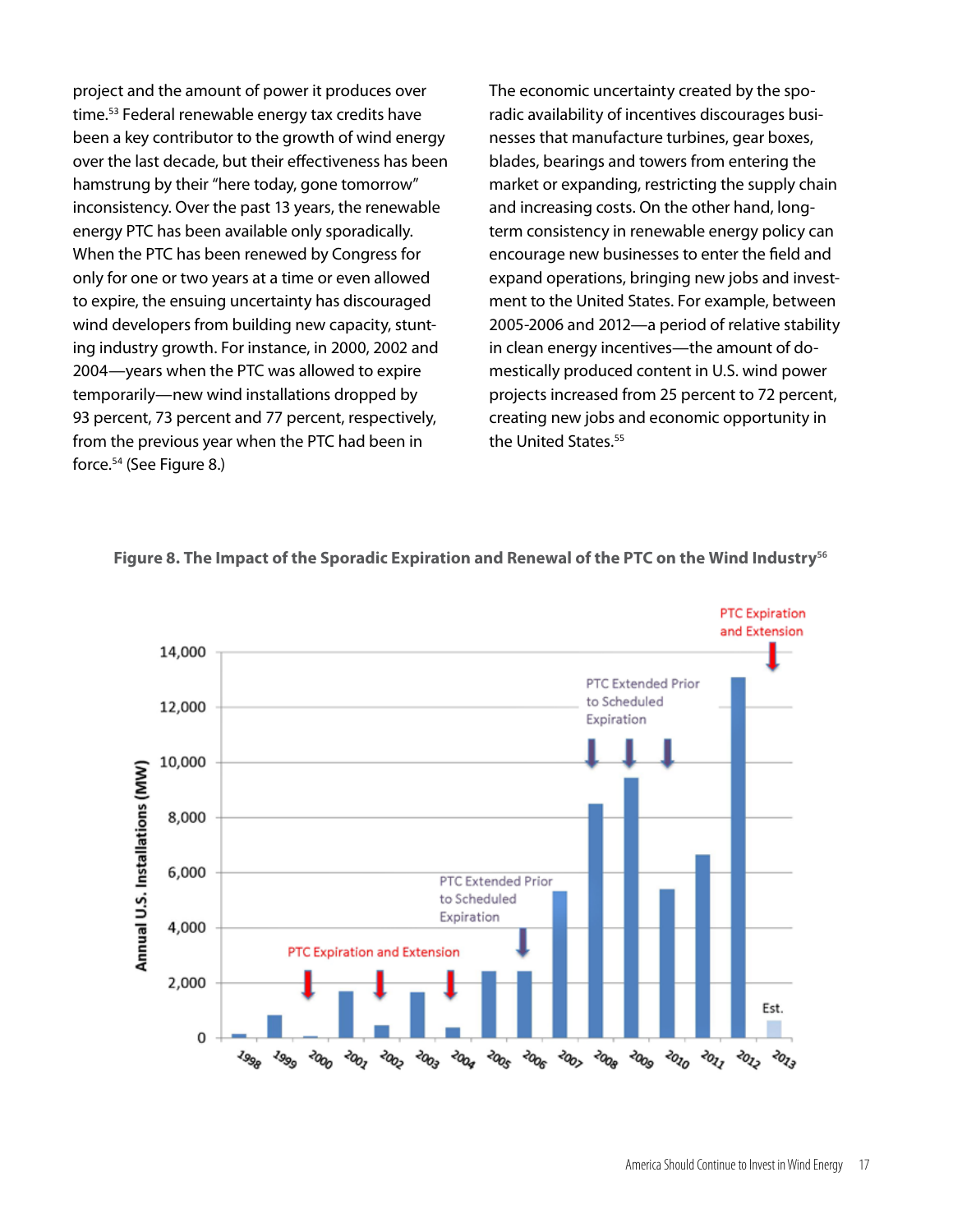## **Establish Strong Renewable Electricity Standards**

A renewable electricity standard (RES) helps support wind energy development by requiring utilities to obtain a percentage of the electricity they provide to consumers from renewable sources. These standards help ensure that wind energy producers have a market for the electricity they generate, as electricity suppliers seek to reach their required threshold for renewable electricity. This certainty makes it easier for wind developers to finance and build new wind power installations. Today, 29 states have renewable electricity standards.<sup>57</sup> From 1999 through 2012, 69 percent of all new wind capacity was built in states with renewable electricity standards.<sup>58</sup> In 2012, the proportion rose to 83 percent.<sup>59</sup> Some of the states with the strongest standards, such as Colorado, have seen the greatest growth in wind power generation.<sup>60</sup>

Renewable electricity standards have not only proven to be effective at spurring wind energy development, but they have also had little effect on ratepayers, with most policies resulting in either a small net benefit or a small cost to ratepayers on the order of \$5 per year.<sup>61</sup> This does not include the economic value of the environmental and public health benefits of renewable energy, nor does it reflect the economic benefits of wind energy-driven job creation, leading to the conclusion that renewable electricity standards are a winner for both the environment and the economy.

In order for RES policies to continue to drive wind energy growth, however, states without RESs will need to adopt them, those with policies will need to strengthen them, and the federal government will need to adopt a national policy of its own. According to the U.S. Department of Energy, existing state RESs will drive the addition of only 3 to 5 GW of renewable energy per year between now and the end of the decade, which is lower than the amount of wind energy added in recent years.<sup>62</sup> Strengthening the nation's renewable energy goals will help keep the United States on pace to tap an increasing share of its wind energy potential.

## **Facilitate Development of Offshore Wind Resources**

Some of the best wind energy resources are offshore. To capture that potential, policymakers need to set a bold goal for offshore wind development in the Atlantic. A goal will help articulate the important role of offshore wind in America's energy future. The Department of the Interior and the Bureau of Ocean Energy Management will need sufficient staff and resources to manage multiple renewable energy leases along the coast and to promote an efficient leasing process. A coordinated effort by federal, state and regional economic development, energy and commerce agencies is needed to develop commitments to purchase offshore wind power. Finally, offshore wind projects must be sited, constructed and operated responsibly in order to avoid and mitigate conflict with local marine life and other uses.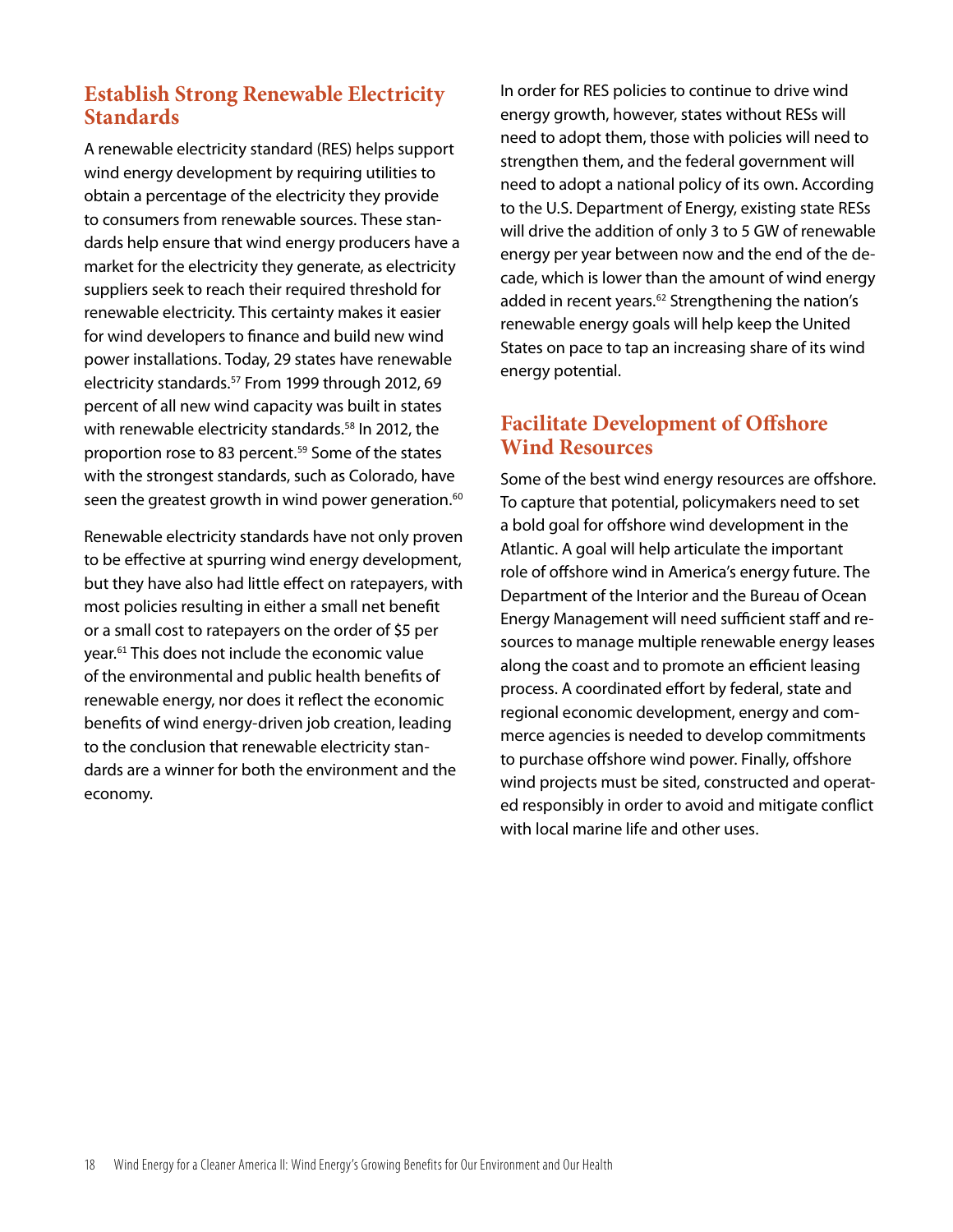## **Methodology**

stimates of the benefits of wind energy were<br>obtained by applying national assumptions<br>regarding the amount of pollution or water<br>consumption avoided per megawatt-hour (MWh) of obtained by applying national assumptions regarding the amount of pollution or water consumption avoided per megawatt-hour (MWh) of wind energy to estimated wind energy production in 2012 and the amount of wind energy assumed to be produced in 2018 if the United States continues to add wind energy at a pace consistent with recent experience.

Data on annual wind generation (in MWh) for 2012 were obtained from Energy Information Administration, Electric Power Monthly, February 2013.

To estimate output from wind facilities in 2018, we assumed the installation of a modest 640 MW of new wind energy capacity in 2013, based on the assumption that approximately half of the 1,280 MW of new wind capacity under construction as of the end of the second quarter of 2013 would be completed by the end of the year. $63$  We then assumed that the United States would add onshore wind capacity at a pace equivalent to the average annual addition of wind power capacity from 2007 to 2012, or 8,620 MW—a level of wind energy development well within the historical experience of the United States.

In addition to onshore wind energy, the United States has ample potential to develop wind energy resources in ocean waters and the Great Lakes. To date, the United States does not have any operational offshore wind energy facilities, but several such facilities are in development. Our analysis assumes that the United States will add 3.4 GW of wind energy capacity between 2013 and 2018, based

on data from Navigant Consulting, Offshore Wind Market and Economic Analysis: Annual Market Assessment, prepared for the U.S. Department of Energy, 22 February 2013.

Table 2. Actual and Assumed Growth in Cumulative U.S. Wind Installations, 1999-2018<sup>64</sup>

| Year                                             | <b>Wind Energy</b><br><b>Capacity (MW)</b> |
|--------------------------------------------------|--------------------------------------------|
| 1999                                             | 2,472                                      |
| 2000                                             | 2,539                                      |
| 2001                                             | 4,232                                      |
| 2002                                             | 4,687                                      |
| 2003                                             | 6,350                                      |
| 2004                                             | 6,723                                      |
| 2005                                             | 9,147                                      |
| 2006                                             | 11,575                                     |
| 2007                                             | 16,907                                     |
| 2008                                             | 25,410                                     |
| 2009                                             | 34,863                                     |
| 2010                                             | 40,267                                     |
| 2011                                             | 46,916                                     |
| 2012                                             | 60,007                                     |
| <b>Estimated onshore additions</b>               |                                            |
| in 2013                                          | 640                                        |
| Assumed onshore additions,                       |                                            |
| 2014-18                                          | 43,100                                     |
| Assumed offshore additions,                      |                                            |
| 2013-18                                          | 3,380                                      |
| <b>Installed wind capacity at</b><br>end of 2018 | 107,127                                    |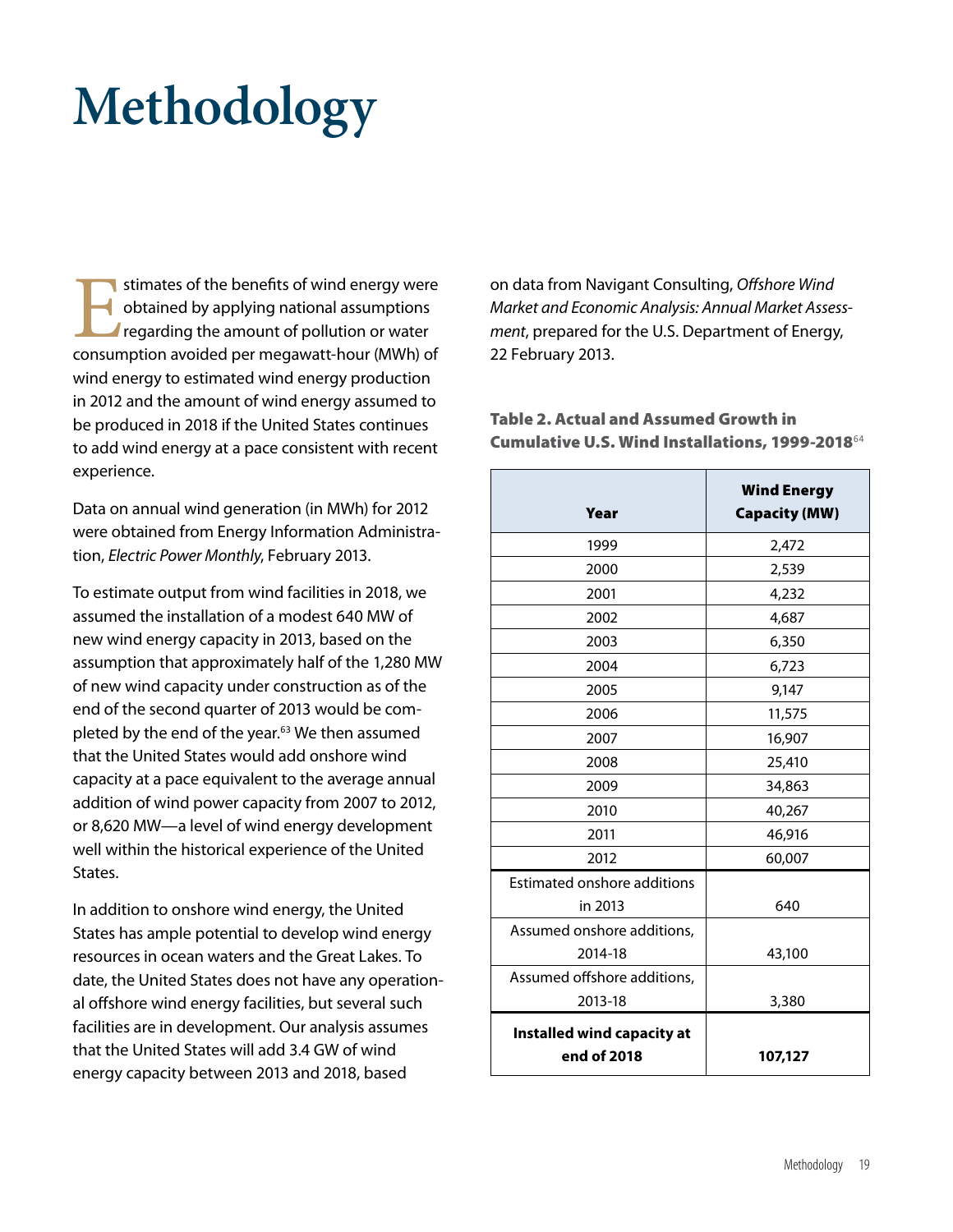We apportioned new onshore wind energy capacity among the states according to their share of the nation's existing wind power capacity.<sup>65</sup> New offshore wind capacity was apportioned among the states based on the locations of the projects identified in the Navigant Consulting study.

To estimate electricity generation from these capacity additions in each state, we used regional capacity factors based on historical performance data for existing U.S. wind turbines, per Ryan Wiser and Mark Bolinger, 2011 Wind Technologies Market Report, U.S. Department of Energy, August 2012. Because the state-level data did not include Alaska or Hawaii, we assumed wind projects in those states achieved the national average capacity factor of 33 percent. We assumed that the southeastern states have the same capacity factor as the East. The capacity factor for offshore wind projects is assumed to be 39 percent, based on U.S. Department of Energy, National Energy Technology Laboratory, Role of Alternative Energy Sources: Wind Technology Assessment, 30 August 2012.

Technological improvements could lead to significantly increased capacity factors for onshore and offshore wind installations in the near future. To the extent that those improvements develop and are implemented in U.S. wind energy projects, the environmental benefits presented here can be considered conservative estimates.

## **Estimating Carbon Dioxide Emission Reductions**

When a wind turbine generates electricity, it displaces some other source of electricity on the grid. The type of electricity production that is offset by wind depends on several factors: regional variations in the electricity resource mix, the degree to which wind energy offsets new versus existing generation capacity, the relative price of competing forms of electricity generation (including marginal prices), and the way in which wind energy is integrated into the grid, among others.

In this report, we assume that 75 percent of the generation offset by wind energy is in the form of natural gas generation and 25 percent in the form of coal fired generation. This simple assumption reflects the frequent status of natural gas as a marginal source of generation in much of the country, as well as the recent dominance of natural gas in proposals for new fossil fuel-fired generation capacity. For wind turbines installed through the end of 2012, we assume that the natural gas generation avoided shares the emission characteristics of existing natural gas power plants; for plants installed in 2013 and later years, we assume that wind offsets new natural gas combined cycle power plants.

The use of simplified national assumptions blurs regional variations in the emission reduction benefits of wind energy generation. In its 2012 market report, the American Wind Energy Association estimated that a megawatt-hour of electricity produced from a newly installed wind turbine will offset 1,300 pounds of carbon dioxide pollution on average nationally, but that the reductions would vary by region from as much as 1,630 pounds/MWh to as little as 970 pounds/MWh.<sup>67</sup> Readers should be aware of these potential regional variations in the emission benefits of wind energy and understand that the emission reductions estimated here may vary by as much as +/- 25 percent.

#### Table 3. Average Capacity Factor, Based on **Projects Built from 2004-2010<sup>66</sup>**

| <b>Region</b>    | <b>Average Capacity Factor</b> |
|------------------|--------------------------------|
| East             | 25%                            |
| New England      | 28%                            |
| California       | 30%                            |
| Great Lakes      | 31%                            |
| <b>Northwest</b> | 32%                            |
| Texas            | 34%                            |
| Mountain         | 36%                            |
| Heartland        | 37%                            |
| Offshore         | 39%                            |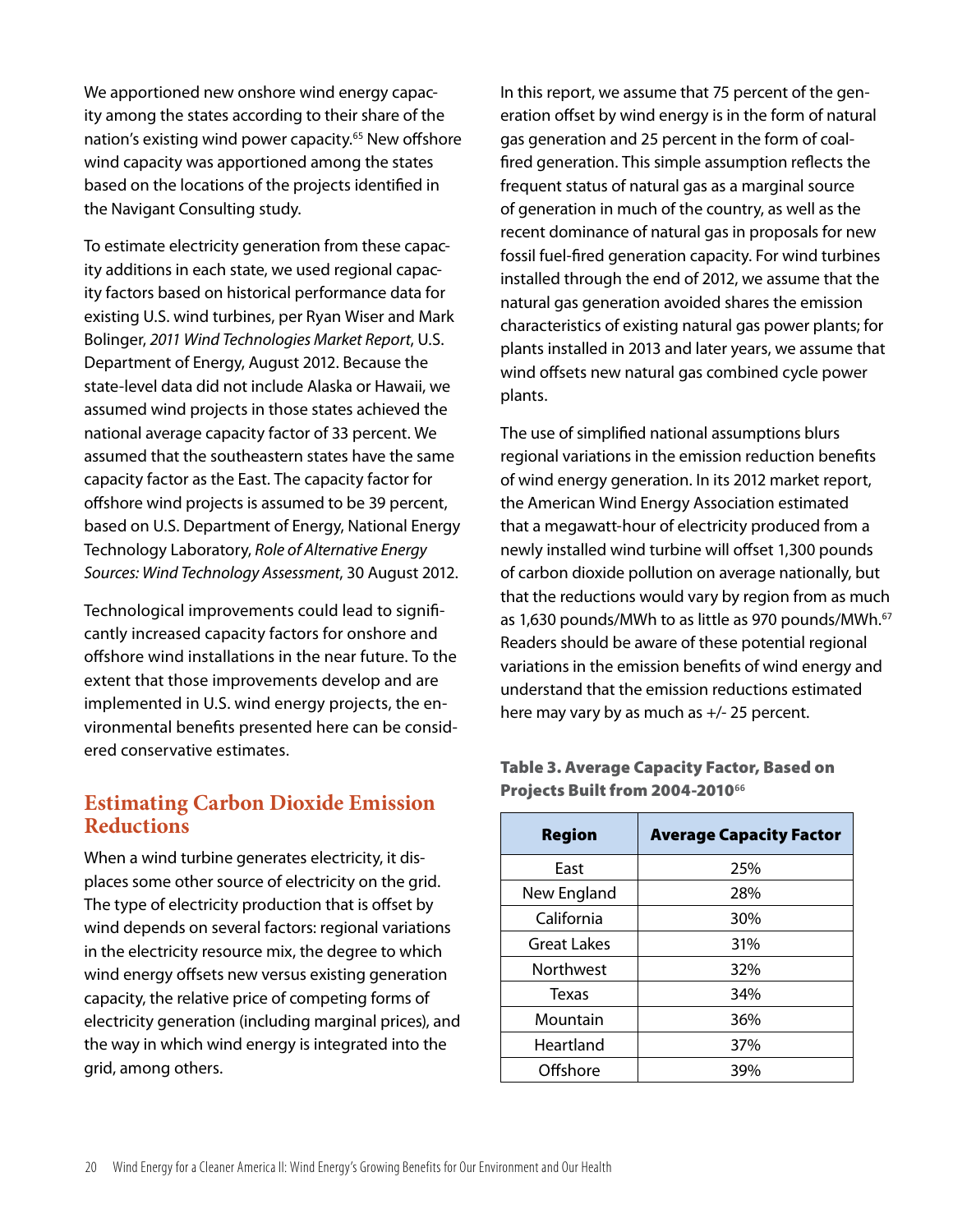We calculated a national average carbon dioxide emissions rate for coal and natural gas plants for 2011 based on emissions figures for the electric power industry from U.S. Department of Energy, Energy Information Administration, State Historical Tables for 2011, February 2013, and net generation of electricity from U.S. Department of Energy, Energy Information Administration, Electricity Data Browser, accessed at www.eia.gov/electricity/data.cfm, 21 October 2013. For new natural gas-fired power plants, we used the emission rate given for a new natural gas combined cycle power plant without carbon capture and storage in U.S. Department of Energy, National Energy Technology Laboratory, Life Cycle Analysis: Natural Gas Combined Cycle (NGCC) Power Plant, 30 September 2010.68

To put carbon dioxide emission reductions in perspective, we calculated how many passenger vehicles would have to be removed from the road in order to produce comparable savings. Data on vehicle emissions rates is from Environmental Protection Agency, Clean Energy: Calculations and References, updated 19 September 2013 and accessed at www.epa.gov/ cleanenergy/energy-resources/refs.html.

It is important to note that U.S. power grids cross state lines, such that electricity generated in one state may be consumed in a neighboring state. The emission reductions attributed to each state in this report reflect the emissions impact of wind power produced within each state.

#### **Estimating Avoided Water Consumption**

We estimated water savings using freshwater consumption rates in coal and natural gas combined cycle power plants from U.S. Department of Energy (DOE), Office of Energy Efficiency and Renewable Energy, 20% Wind Energy by 2030: Increasing Wind Energy's Contribution to U.S. Electricity Supply, July 2008. We used the same assumption as for carbon dioxide savings that 75 percent of displaced generation is

from natural gas power plants and 25 percent is from coal plants, with water consumption for combined cycle plants used to calculate savings for both existing and future wind power capacity. The U.S. DOE study used national estimates of water consumption due to the lack of regional variation in water consumption patterns among specific technologies, and used the same figures for current and future generation technologies.

In this report, we present data on water consumption by power plants, which is the amount of water lost to a watershed (usually through evaporation) as a result of power plant operation. We do not present data on water withdrawals for power plant operations. Withdrawals are also a critical measure of power plants' environmental impact as high levels of water withdrawals can have significant impacts on the environment and wildlife. By reducing the need for fossil fuel-fired power plants, wind energy can also reduce the amount of water withdrawn for power plant cooling.

We calculated the number of individuals whose domestic water needs could be met with this amount of saved water. We obtained state-level per capita domestic water use from Joan Kenny et al., Estimated Use of Water in the United States in 2005, U.S. Geological Survey, 2009.

As with estimates of the carbon dioxide emission benefits of wind power, estimates of water savings based on national averages may overstate or understate water savings experienced in a particular state, depending on the specific mix of electricity generation that is avoided through the use of wind energy.

## **Estimating Avoided Emissions of Nitrogen Oxides and Sulfur Dioxide**

We also estimated avoided emissions of nitrogen oxides ( $NO<sub>x</sub>$ ) and sulfur dioxide ( $SO<sub>2</sub>$ ) by multiplying electricity generation from wind power by an annual emissions rate for each pollutant. We created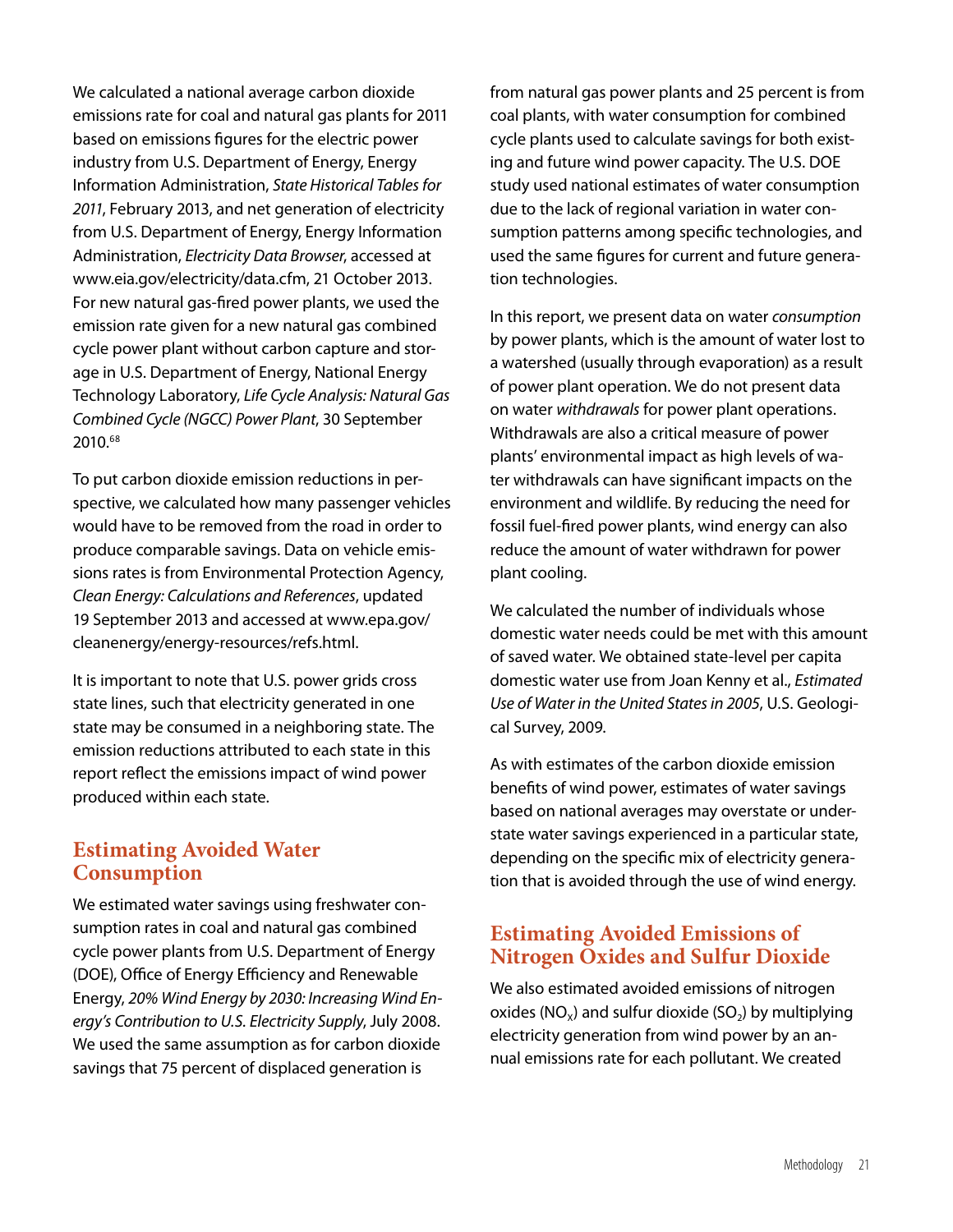an average annual emission rate for each pollutant assuming that 25 percent of the electricity displaced by existing wind generation would be from existing coal plants, and 75 percent from natural gas power plants. As with our estimates of carbon dioxide emission reductions, we assumed that wind turbines built through the end of 2012 offset emissions from natural gas-fired power plants at a rate characteristic of the existing generation fleet, while new wind turbines offset emissions at a rate characteristic of new natural gas combined cycle power plants.

We calculated a national average emissions rate for coal and natural gas plants for 2011 based on emissions figures for the electric power industry from U.S. Department of Energy, Energy Information Administration, State Historical Tables for 2011, February 2013,

and net generation of electricity from U.S. Department of Energy, Energy Information Administration, Electricity Data Browser, accessed at www.eia.gov/ electricity/data.cfm, 21 October 2013. For new natural gas-fired power plants, we used the emission rate given for a new natural gas combined cycle power plant without carbon capture and storage in U.S. Department of Energy, National Energy Technology Laboratory, Life Cycle Analysis: Natural Gas Combined Cycle (NGCC) Power Plant, 30 September 2010.<sup>69</sup>

As with the other estimates of environmental impacts in this report, reductions in nitrogen oxide and sulfur dioxide may vary by region depending on the specific characteristics of the electric grid in those areas, as well as regulatory limits on pollution from power plant smokestacks.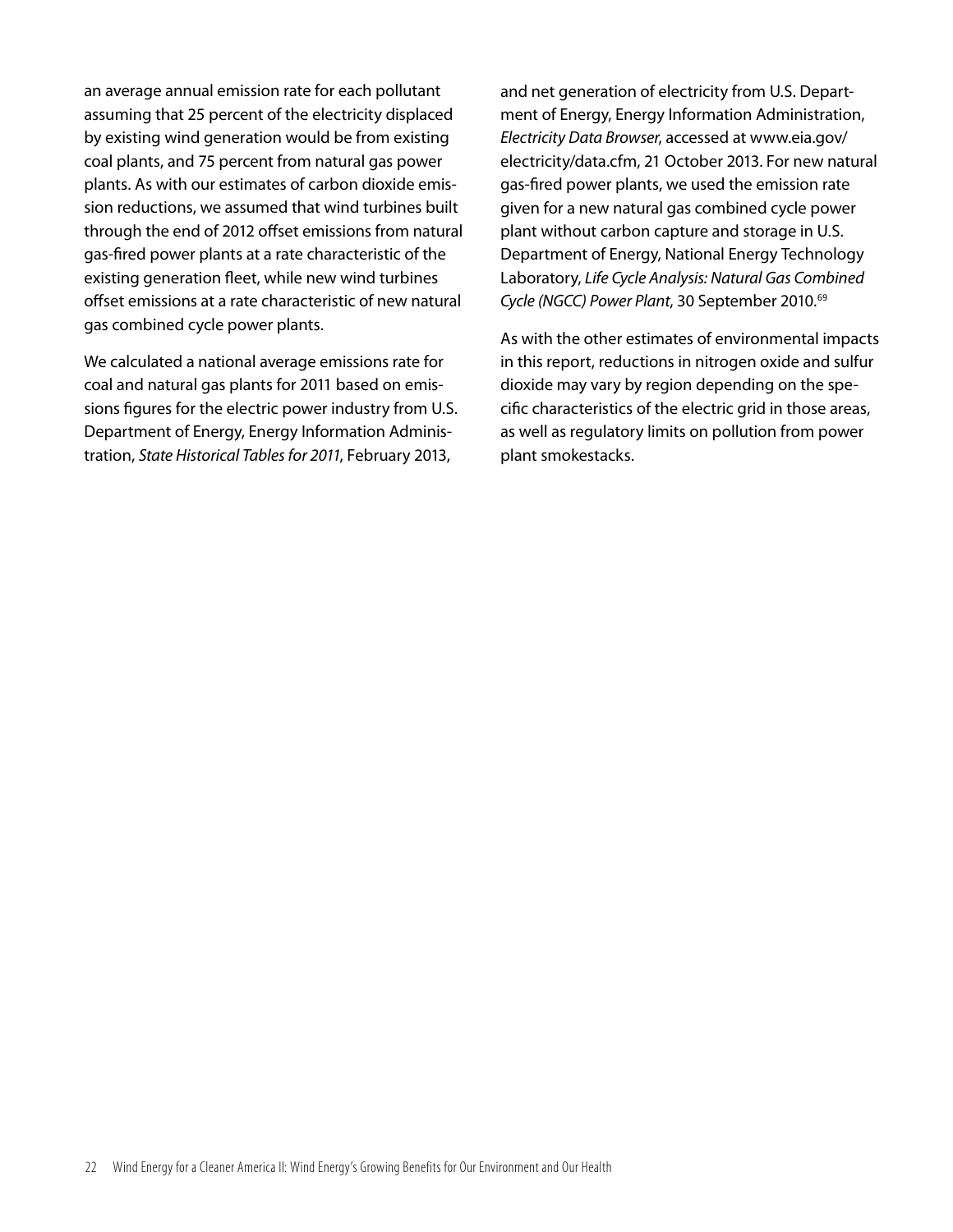# **Appendix A: Current and Possible Future Appendix A: Current and Possible Future Wind Generation by State Wind Generation by State**

|               | Wind Energy      | Rank, Wind         | Possible Production from  |
|---------------|------------------|--------------------|---------------------------|
|               | Production, 2012 | Energy Produc-     | Wind Energy Added 2013-18 |
| <b>State</b>  | (MWh)            | tion in 2012       | (MWh in 2018)             |
| Texas         | 31,860,000       |                    | 32,970,227                |
| lowa          | 13,945,000       | $\sim$             | 12,161,374                |
| California    | 9,937,000        | $\sim$             | 10,651,416                |
| Oklahoma      | 8,234,000        | 4                  | 7,419,456                 |
| Illinois      | 7,708,000        | 5                  | 7,077,142                 |
| Minnesota     | 7,529,000        | $\circ$            | 7,069,080                 |
| Washington    | 6,688,000        | $\overline{ }$     | 5,749,346                 |
| Oregon        | 6,066,000        | $\infty$           | 6,455,729                 |
| Colorado      | 6,045,000        | $\sigma$           | 5,300,178                 |
| North Dakota  | 5,316,000        | $\overline{C}$     | 3,974,878                 |
| Kansas        | 5,119,000        | Ξ                  | 6,420,410                 |
| Wyoming       | 4,394,000        | 12                 | 3,247,828                 |
| Indiana       | 3,163,000        | $\tilde{5}$        | 3,060,546                 |
| New York      | 3,033,000        | $\overline{4}$     | 2,620,145                 |
| South Dakota  | 2,914,000        | $\overline{1}$     | 1,856,048                 |
| New Mexico    | 2,226,000        | $\frac{\infty}{2}$ | 1,792,064                 |
| Pennsylvania  | 2,208,000        | F                  | 2,143,464                 |
| Idaho         | 1,821,000        | $\frac{8}{2}$      | 1,992,206                 |
| Wisconsin     | 1,546,000        | $\overline{6}$     | 1,287,294                 |
| West Virginia | 1,286,000        | $\overline{c}$     | 932,567                   |
| Nebraska      | 1,275,000        | ភ                  | 1,086,640                 |
| Missouri      | 1,245,000        | 22                 | 1,086,640                 |
| Montana       | 1,238,000        | 23                 | 1,320,630                 |
| Michigan      | 1,108,000        | $\overline{24}$    | 1,959,702                 |
| Ohio          | 988,000          | 25                 | 918,294                   |
| Maine         | 884,000          | 26                 | 689,428                   |
| Utah          | 712,000          | 27                 | 748,613                   |
| Hawaii        | 367,000          | 28                 | 434,963                   |
| Maryland      | 314,000          | 29                 | 191,952                   |

|                | Wind Energy      | Rank, Wind     |                           |
|----------------|------------------|----------------|---------------------------|
|                |                  |                | Possible Production from  |
|                | Production, 2012 | Energy Produc- | Wind Energy Added 2013-18 |
| <b>State</b>   | (MWh)            | tion in 2012   | (MWh in 2018)             |
| New Hampshire  | 260,000          | 30             | 273,532                   |
| Arizona        | 255,000          | $\overline{5}$ | 548,215                   |
| Nevada         | 129,000          | 32             | 350,120                   |
| Vermont        | 109,000          | 33             | 190,352                   |
| Massachusetts  | 85,000           | $\frac{3}{4}$  | 1,184,880                 |
| Tennessee      | 47,000           | 35             | 46,388                    |
| Alaska         | 14,000           | 36             | 124,577                   |
| New Jersey     | 13,000           | 57             | 1,558,346                 |
| Delaware       | 5,000            | 38             | 3,199                     |
| Rhode Island   | 3,000            | 39             | 80,096                    |
| Alabama        | $\circ$          | 40 (tie)       | $\circ$                   |
| Arkansas       | $\circ$          | 40 (tie)       | 237                       |
| Connecticut    | $\circ$          | 40 (tie)       | $\circ$                   |
| Florida        | $\circ$          | 40 (tie)       | $\circ$                   |
| Georgia        | $\circ$          | 40 (tie)       | $\circ$                   |
| Kentucky       | $\circ$          | 40 (tie)       | $\circ$                   |
| Louisiana      | $\circ$          | 40 (tie)       | $\circ$                   |
| Mississippi    | $\circ$          | 40 (tie)       | $\circ$                   |
| North Carolina | $\circ$          | 40 (tie)       | $\circ$                   |
| South Carolina | $\circ$          | 40 (tie)       | $\circ$                   |
| Virginia       | $\circ$          | 40 (tie)       | $\circ$                   |
|                |                  |                |                           |

national growth rate, apportioned to states based on historical wind ennational growth rate, apportioned to states based on historical wind energy development patterns. Technological, economic or policy changes ergy development patterns. Technological, economic or policy changes Note: Assumptions about future onshore wind capacity are based on a **Note:** Assumptions about future onshore wind capacity are based on a could result in a different distribution of wind power capacity between could result in a different distribution of wind power capacity between now and 2018 than is assumed here. now and 2018 than is assumed here.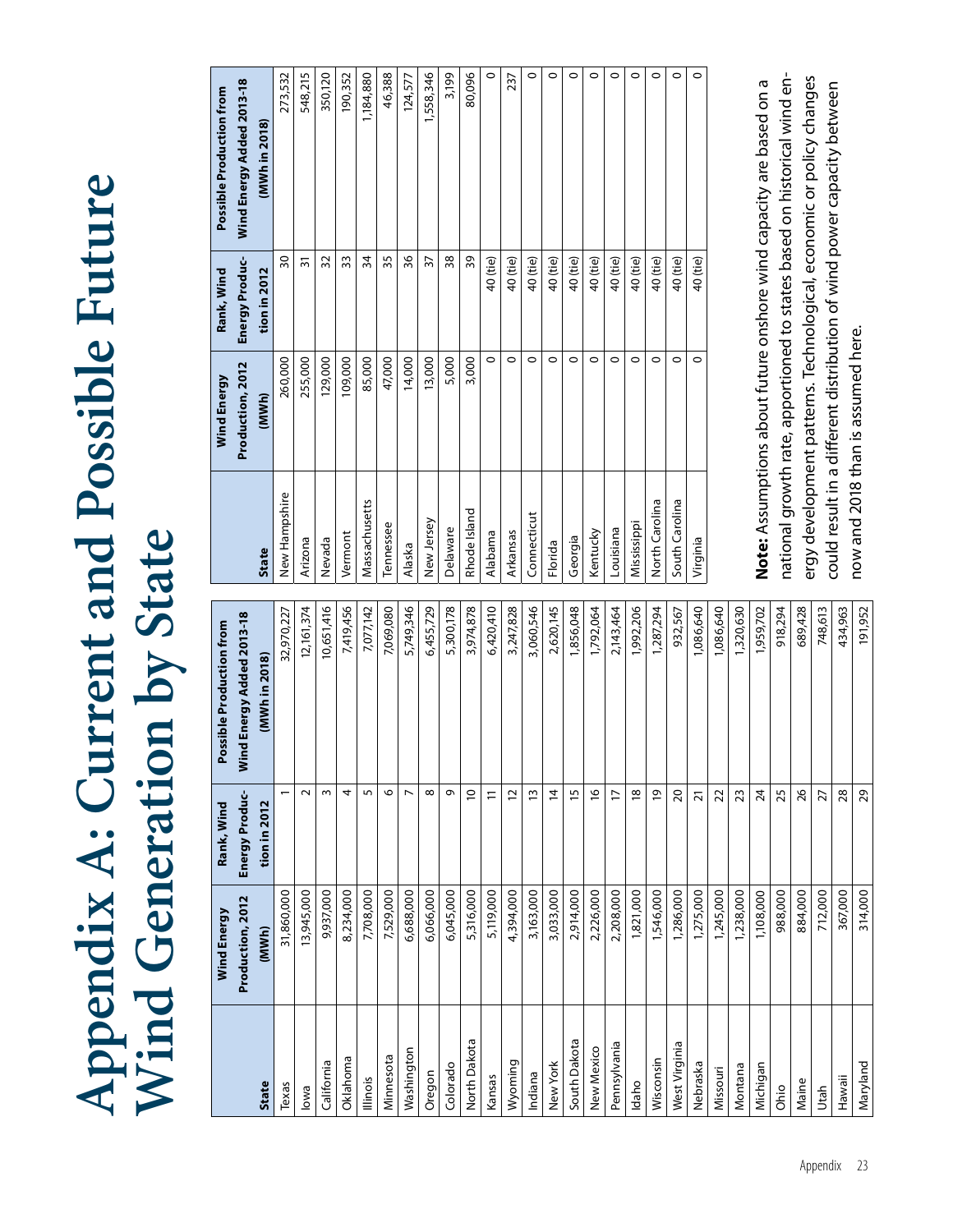|               |                                        | Avoided Carbon Dioxide Emissions, 2012 (metric tons)        |                                               | Equivalent in Cars Off the Road                             |
|---------------|----------------------------------------|-------------------------------------------------------------|-----------------------------------------------|-------------------------------------------------------------|
| <b>State</b>  | Reductions from Wind<br>Energy in 2012 | Reductions from Possible Additional<br>Wind Energy, 2013-18 | Wind Energy in 2012<br><b>Reductions from</b> | Reductions from Possible Additional<br>Wind Energy, 2013-18 |
| Alabama       |                                        |                                                             |                                               |                                                             |
| Alaska        | 8,468                                  | 65,940                                                      | 1,764                                         | 13,737                                                      |
| Arizona       | 154,242                                | 290,176                                                     | 32,134                                        | 60,453                                                      |
| Arkansas      |                                        | 125                                                         |                                               | 26                                                          |
| California    | 6,010,609                              | 5,637,907                                                   | 1,252,210                                     | 1,174,564                                                   |
| Colorado      | 3,656,449                              | 2,805,441                                                   | 761,760                                       | 584,467                                                     |
| Connecticut   |                                        |                                                             |                                               |                                                             |
| Delaware      | 3,024                                  | 1,693                                                       | 630                                           | 353                                                         |
| Florida       |                                        |                                                             |                                               |                                                             |
| Georgia       |                                        |                                                             |                                               |                                                             |
| Hawaii        | 221,988                                | 230,231                                                     | 46,247                                        | 47,965                                                      |
| Idaho         | 1,101,471                              | 1,054,496                                                   | 229,473                                       | 219,687                                                     |
| Illinois      | 4,662,351                              | 3,746,006                                                   | 971,323                                       | 780,418                                                     |
| Indiana       | 1,913,209                              | 1,619,980                                                   | 398,585                                       | 337,496                                                     |
| lowa          | 8,434,935                              | 6,437,144                                                   | 1,757,278                                     | 1,341,072                                                   |
| Kansas        | 3,096,338                              | 3,398,391                                                   | 645,070                                       | 707,998                                                     |
| Kentucky      |                                        |                                                             |                                               |                                                             |
| Louisiana     |                                        |                                                             |                                               |                                                             |
| Maine         | 534,707                                | 364,921                                                     | 11,397                                        | 76,025                                                      |
| Maryland      | 189,930                                | 101,602                                                     | 39,569                                        | 21,167                                                      |
| Massachusetts | 51,414                                 | 627,170                                                     | 10,711                                        | 130,660                                                     |
| Michigan      | 670,198                                | 1,037,291                                                   | 139,625                                       | 216,102                                                     |
| Minnesota     | 4,554,079                              | 3,741,739                                                   | 948,766                                       | 779,529                                                     |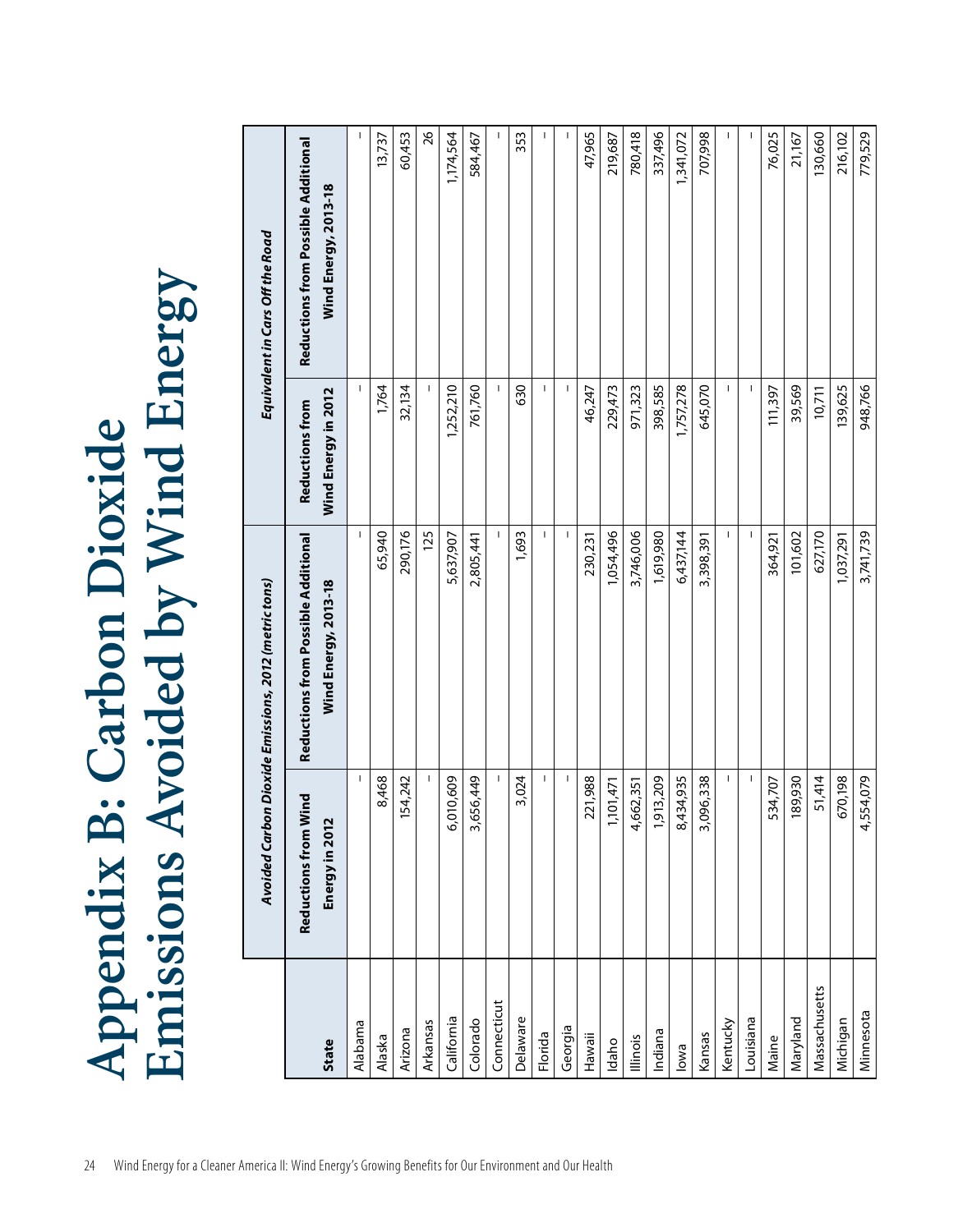|                |                                                               | Avoided Carbon Dioxide Emissions, 2012 (metric tons)        |                                               | Equivalent in Cars Off the Road                             |
|----------------|---------------------------------------------------------------|-------------------------------------------------------------|-----------------------------------------------|-------------------------------------------------------------|
| <b>State</b>   | Wind<br>$\mathbf{\Omega}$<br>Reductions from<br>Energy in 201 | Reductions from Possible Additional<br>Wind Energy, 2013-18 | Wind Energy in 2012<br><b>Reductions from</b> | Reductions from Possible Additional<br>Wind Energy, 2013-18 |
| Mississippi    |                                                               |                                                             |                                               |                                                             |
| Missouri       | 753,065                                                       | 575,170                                                     | 156,889                                       | 119,827                                                     |
| Montana        | 748,831                                                       | 699,023                                                     | 156,006                                       | 145,630                                                     |
| Nebraska       | 771,211                                                       | 575,170                                                     | 160,669                                       | 119,827                                                     |
| Nevada         | 78,028                                                        | 185,322                                                     | 16,256                                        | 38,609                                                      |
| New Hampshire  | 157,267                                                       | 144,783                                                     | 32,764                                        | 30,163                                                      |
| New Jersey     | 7,863                                                         | 824,849                                                     | 1,638                                         | 171,844                                                     |
| New Mexico     | ,346,444                                                      | 948,558                                                     | 280,509                                       | 197,616                                                     |
| New York       | ,834,576                                                      | 1,386,870                                                   | 382,203                                       | 288,931                                                     |
| North Carolina |                                                               |                                                             |                                               |                                                             |
| North Dakota   | ,215,498<br>m                                                 | 2,103,945                                                   | 669,895                                       | 438,322                                                     |
| Ohio           | 597,613                                                       | 486,063                                                     | 124,503                                       | 101,263                                                     |
| Oklahoma       | ,980,513<br>↴                                                 | 3,927,197                                                   | 1,037,607                                     | 818,166                                                     |
| Oregon         | 3,669,151                                                     | 3,417,086                                                   | 764,407                                       | 711,893                                                     |
| Pennsylvania   | ,335,557                                                      | 1,134,558                                                   | 278,241                                       | 236,366                                                     |
| Rhode Island   | 1,815                                                         | 42,396                                                      | 378                                           | 8,832                                                       |
| South Carolina |                                                               |                                                             |                                               |                                                             |
| South Dakota   | ,762,596                                                      | 982,426                                                     | 367,207                                       | 204,672                                                     |
| Tennessee      | 28,429                                                        | 24,554                                                      | 5,923                                         | 5,115                                                       |
| $T$ exas       | 19,271,210                                                    | 17,451,491                                                  | 4,014,835                                     | 3,635,727                                                   |
| Utah           | 430,669                                                       | 396,249                                                     | 89,723                                        | 82,552                                                      |
| Vermont        | 65,931                                                        | 100,756                                                     | 13,736                                        | 20,991                                                      |
| Virginia       |                                                               |                                                             |                                               |                                                             |
| Washington     | ,045,381                                                      | 3,043,190                                                   | 842,788                                       | 633,998                                                     |
| West Virginia  | 777,865                                                       | 493,617                                                     | 162,055                                       | 102,837                                                     |
| Wisconsin      | 935,132                                                       | 681,378                                                     | 194,819                                       | 141,954                                                     |
| Wyoming        | ,657,806                                                      | 1,719,110                                                   | 553,710                                       | 358,148                                                     |
| U.S. Total     | 84,735,862                                                    | 72,504,016                                                  | 17,653,305                                    | 15,105,003                                                  |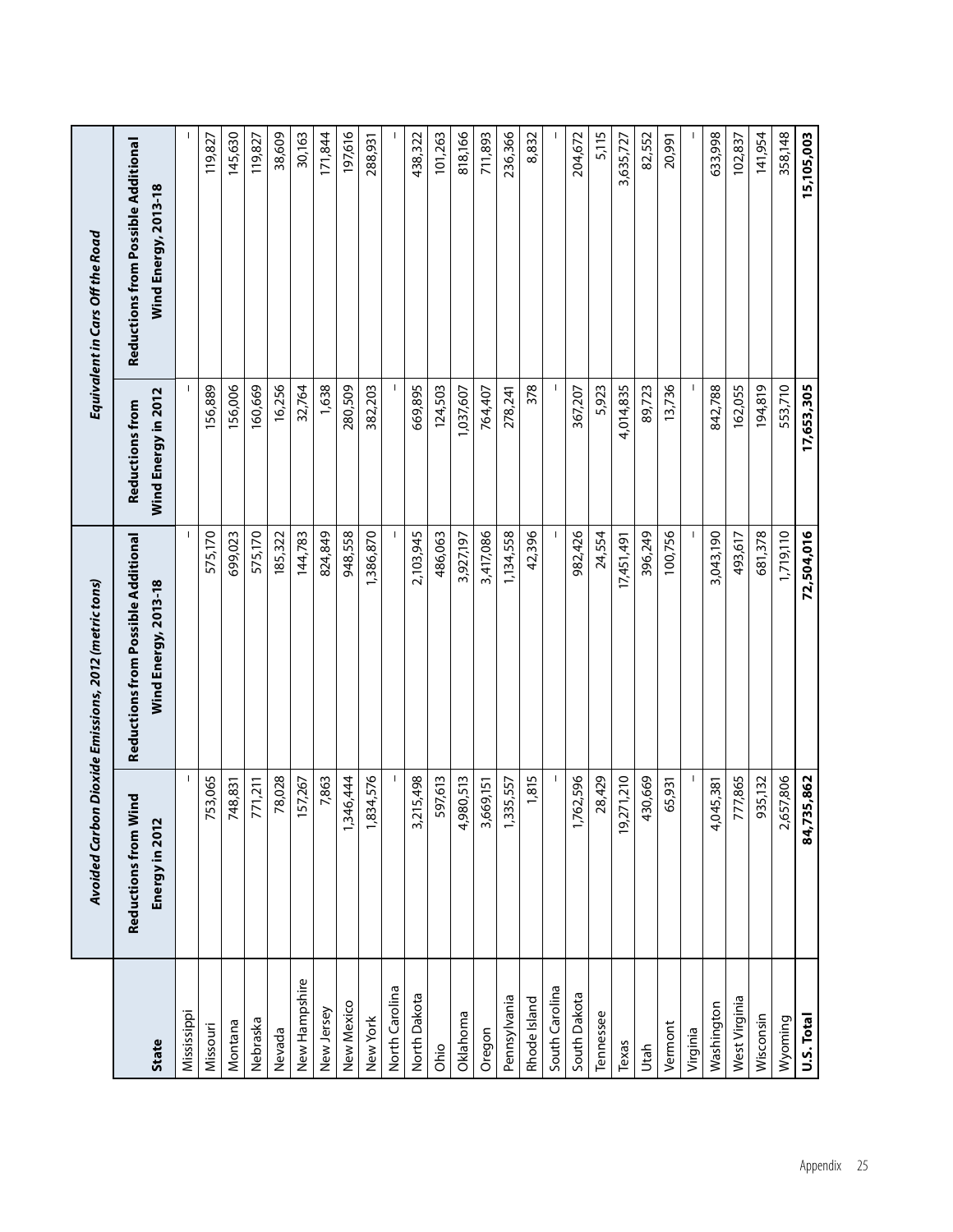|               |                                               | Avoided Water Consumption (gallons)                         |                                               | Equivalent in Number of People Whose Daily Water Use Could Be Met |
|---------------|-----------------------------------------------|-------------------------------------------------------------|-----------------------------------------------|-------------------------------------------------------------------|
| <b>State</b>  | <b>Reductions from Wind</b><br>Energy in 2012 | Reductions from Possible Additional<br>Wind Energy, 2013-18 | Wind Energy in 2012<br><b>Reductions from</b> | Reductions from Possible Additional<br>Wind Energy, 2013-18       |
| Alabama       |                                               |                                                             |                                               |                                                                   |
| Alaska        | 3,783,500                                     | 33,666,891                                                  | 113                                           | 1,003                                                             |
| Arizona       | 68,913,750                                    | 148,155,070                                                 | 1,349                                         | 2,899                                                             |
| Arkansas      | 0                                             | 63,979                                                      | $\circ$                                       |                                                                   |
| California    | 2,685,474,250                                 | 2,878,545,113                                               | 59,334                                        | 63,600                                                            |
| Colorado      | 1,633,661,250                                 | 1,432,373,178                                               | 36,990                                        | 32,432                                                            |
| Connecticut   |                                               |                                                             |                                               |                                                                   |
| Delaware      | 1,351,250                                     | 864,584                                                     | 5                                             | 39                                                                |
| Florida       |                                               |                                                             |                                               |                                                                   |
| Georgia       |                                               | $\mathbf{I}$                                                |                                               |                                                                   |
| Hawaii        | 99,181,750                                    | 117,548,806                                                 | 1,647                                         | 1,952                                                             |
| Idaho         | 492,125,250                                   | 538,393,588                                                 | 7,210                                         | 7,888                                                             |
| lllinois      | 2,083,087,000                                 | 1,912,597,572                                               | 63,412                                        | 58,222                                                            |
| Indiana       | 854,800,750                                   | 827,112,683                                                 | 30,815                                        | 29,817                                                            |
| lowa          | 3,768,636,250                                 | 3,286,611,347                                               | 158,847                                       | 138,529                                                           |
| Kansas        | 1,383,409,750                                 | 1,735,115,821                                               | 46,792                                        | 58,688                                                            |
| Kentucky      | $\mathsf{I}$                                  |                                                             |                                               |                                                                   |
| Louisiana     |                                               |                                                             |                                               |                                                                   |
| Maine         | 238,901,000                                   | 186,317,797                                                 | 12,121                                        | 9,453                                                             |
| Maryland      | 84,858,500                                    | 51,875,025                                                  | 2,133                                         | 1,304                                                             |
| Massachusetts | 22,971,250                                    | 320,213,817                                                 | 767                                           | 10,699                                                            |
| Michigan      | 299,437,000                                   | 529,609,417                                                 | 10,255                                        | 18,137                                                            |
| Minnesota     | 2,034,712,250                                 | 1,910,418,821                                               | 81,979                                        | 76,971                                                            |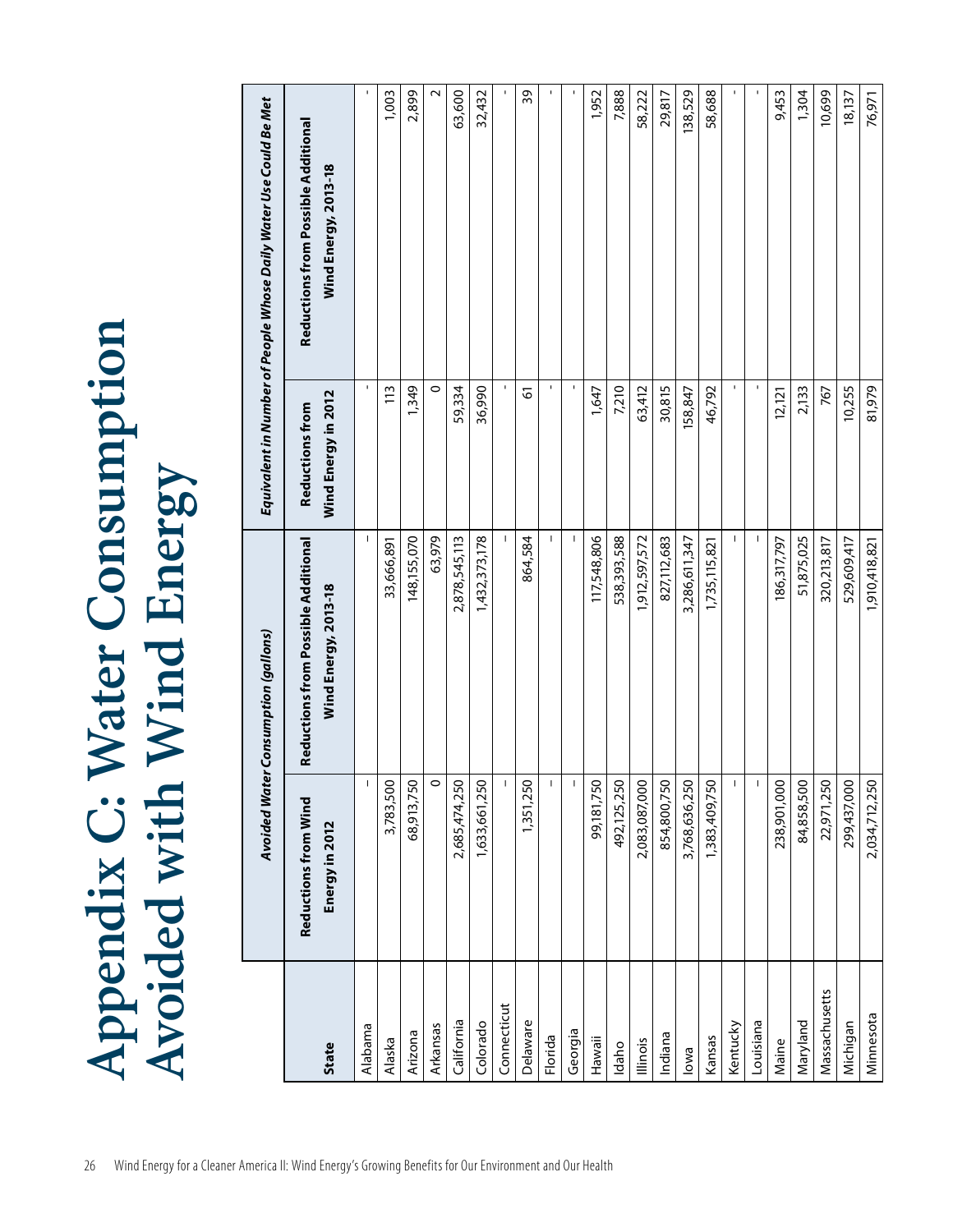|                      |                                        | Avoided Water Consumption (gallons)                         |                                               | Equivalent in Number of People Whose Daily Water Use Could Be Met |
|----------------------|----------------------------------------|-------------------------------------------------------------|-----------------------------------------------|-------------------------------------------------------------------|
| State                | Reductions from Wind<br>Energy in 2012 | Reductions from Possible Additional<br>Wind Energy, 2013-18 | Wind Energy in 2012<br><b>Reductions from</b> | Reductions from Possible Additional<br>Wind Energy, 2013-18       |
| Mississippi          |                                        |                                                             |                                               |                                                                   |
| Missouri             | 336,461,250                            | 293,664,514                                                 | 10,475                                        | 9,143                                                             |
| Montana              | 334,569,500                            | 356,900,169                                                 | 8,184                                         | 8,730                                                             |
| Nebraska             | 344,568,750                            | 293,664,514                                                 | 6,993                                         | 5,960                                                             |
| Nevada               | 34,862,250                             | 94,620,045                                                  | 503                                           | 1,364                                                             |
| New Hampshire        | 70,265,000                             | 73,921,910                                                  | 2,567                                         | 2,700                                                             |
| New Jersey           | 3,513,250                              | 421, 143, 114                                               | 139                                           | 16,722                                                            |
| New Mexico           | 601,576,500                            | 484,305,229                                                 | 15,403                                        | 12,401                                                            |
| New York             | 819,668,250                            | 708,094,085                                                 | 23,151                                        | 20,000                                                            |
| North Carolina       |                                        |                                                             |                                               |                                                                   |
| North Dakota         | 1,436,649,000                          | 1,074,210,717                                               | 43,253                                        | 32,341                                                            |
| Ohio                 | 267,007,000                            | 248,168,912                                                 | 10,602                                        | 9,854                                                             |
| Oklahoma             | 2,225,238,500                          | 2,005,108,032                                               | 71,724                                        | 64,629                                                            |
| Oregon               | 1,639,336,500                          | 1,744,660,826                                               | 37,118                                        | 39,503                                                            |
| Pennsylvania         | 596,712,000                            | 579,271,108                                                 | 28,681                                        | 27,843                                                            |
| Rhode Island         | 810,750                                | 21,646,052                                                  | 28                                            | 751                                                               |
| South Carolina       |                                        |                                                             |                                               |                                                                   |
| South Dakota         | 787,508,500                            | 501,596,904                                                 | 22,953                                        | 14,620                                                            |
| Tennessee            | 12,701,750                             | 12,536,464                                                  | 435                                           | 429                                                               |
| Texas                | 8,610,165,000                          | 8,910,203,822                                               | 172,186                                       | 178,186                                                           |
| Jtah                 | 192,418,000                            | 202,312,596                                                 | 2,834                                         | 2,980                                                             |
| Vermont              | 29,457,250                             | 51,442,733                                                  | 1,261                                         | 2,202                                                             |
| Virginia             |                                        |                                                             |                                               |                                                                   |
| Washington           | 1,807,432,000                          | 1,553,760,735                                               | 48,076                                        | 41,329                                                            |
| West Virginia        | 347,541,500                            | 252,026,161                                                 | 9,427                                         | 6,836                                                             |
| Wisconsin            | 417,806,500                            | 347,891,206                                                 | 20,082                                        | 16,722                                                            |
| Wyoming              | 1,187,478,500                          | 877,725,415                                                 | 21,404                                        | 15,821                                                            |
| <b>United States</b> | 37,859,052,250                         | 37,018,358,774                                              | 1,071,304                                     | 1,042,700                                                         |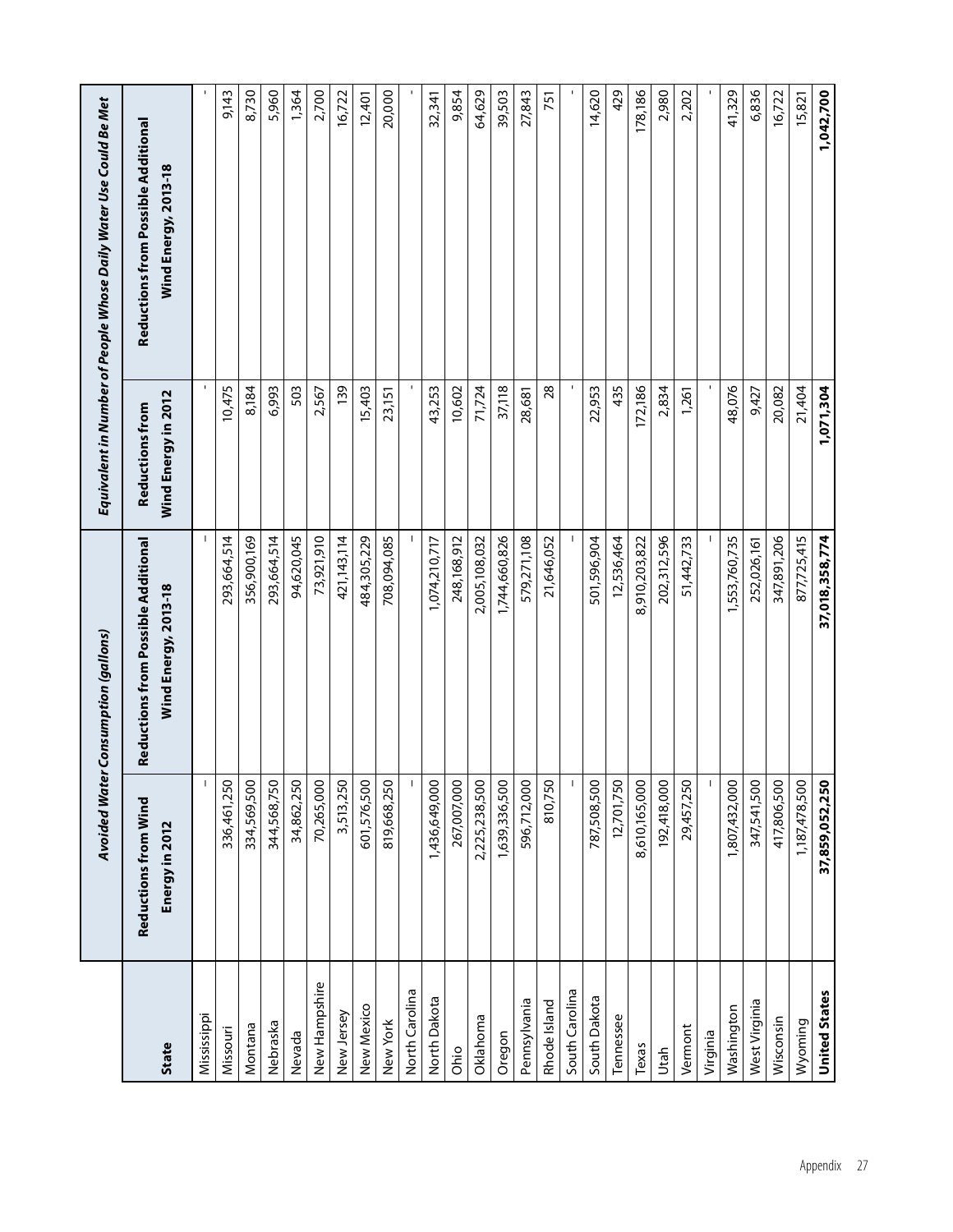|               |                                        | Avoided Nitrogen Oxide Emissions (tons)                     |                                        | <b>Avoided Sulfur Dioxide Emissions (tons)</b>              |
|---------------|----------------------------------------|-------------------------------------------------------------|----------------------------------------|-------------------------------------------------------------|
| State         | Reductions from Wind<br>Energy in 2012 | Additional Wind Energy, 2013-18<br>Reductions from Possible | Reductions from Wind<br>Energy in 2012 | Reductions from Possible Additional<br>Wind Energy, 2013-18 |
| Alabama       |                                        |                                                             |                                        |                                                             |
| Alaska        |                                        | $\overline{5}$                                              | $\overline{a}$                         | 87                                                          |
| Arizona       | 145                                    | 165                                                         | 179                                    | 384                                                         |
| Arkansas      |                                        | $\circ$                                                     |                                        | $\circ$                                                     |
| California    | 5,649                                  | 3,206                                                       | 6,978                                  | 7,468                                                       |
| Colorado      | 3,437                                  | 1,595                                                       | 4,245                                  | 3,716                                                       |
| Connecticut   |                                        | $\blacksquare$                                              |                                        |                                                             |
| Delaware      |                                        |                                                             | 4                                      |                                                             |
| Florida       |                                        | $\mathbf{I}$                                                | $\mathbf{I}$                           |                                                             |
| Georgia       |                                        | $\blacksquare$                                              |                                        |                                                             |
| Hawaii        | 209                                    | $\overline{131}$                                            | 258                                    | 305                                                         |
| Idaho         | 1,035                                  | 600                                                         | 1,279                                  | 1,397                                                       |
| Illinois      | 4,382                                  | 2,130                                                       | 5,413                                  | 4,962                                                       |
| Indiana       | 1,798                                  | 921                                                         | 2,221                                  | 2,146                                                       |
| lowa          | 7,928                                  | 3,660                                                       | 9,793                                  | 8,526                                                       |
| Kansas        | 2,910                                  | 1,932                                                       | 3,595                                  | 4,501                                                       |
| Kentucky      |                                        | $\mathbf{I}$                                                |                                        |                                                             |
| Louisiana     |                                        |                                                             |                                        |                                                             |
| Maine         | 503                                    | 208                                                         | 621                                    | 483                                                         |
| Maryland      | $\overline{5}$                         | 58                                                          | 221                                    | 135                                                         |
| Massachusetts | $\frac{8}{3}$                          | 357                                                         | $\mbox{S}$                             | 831                                                         |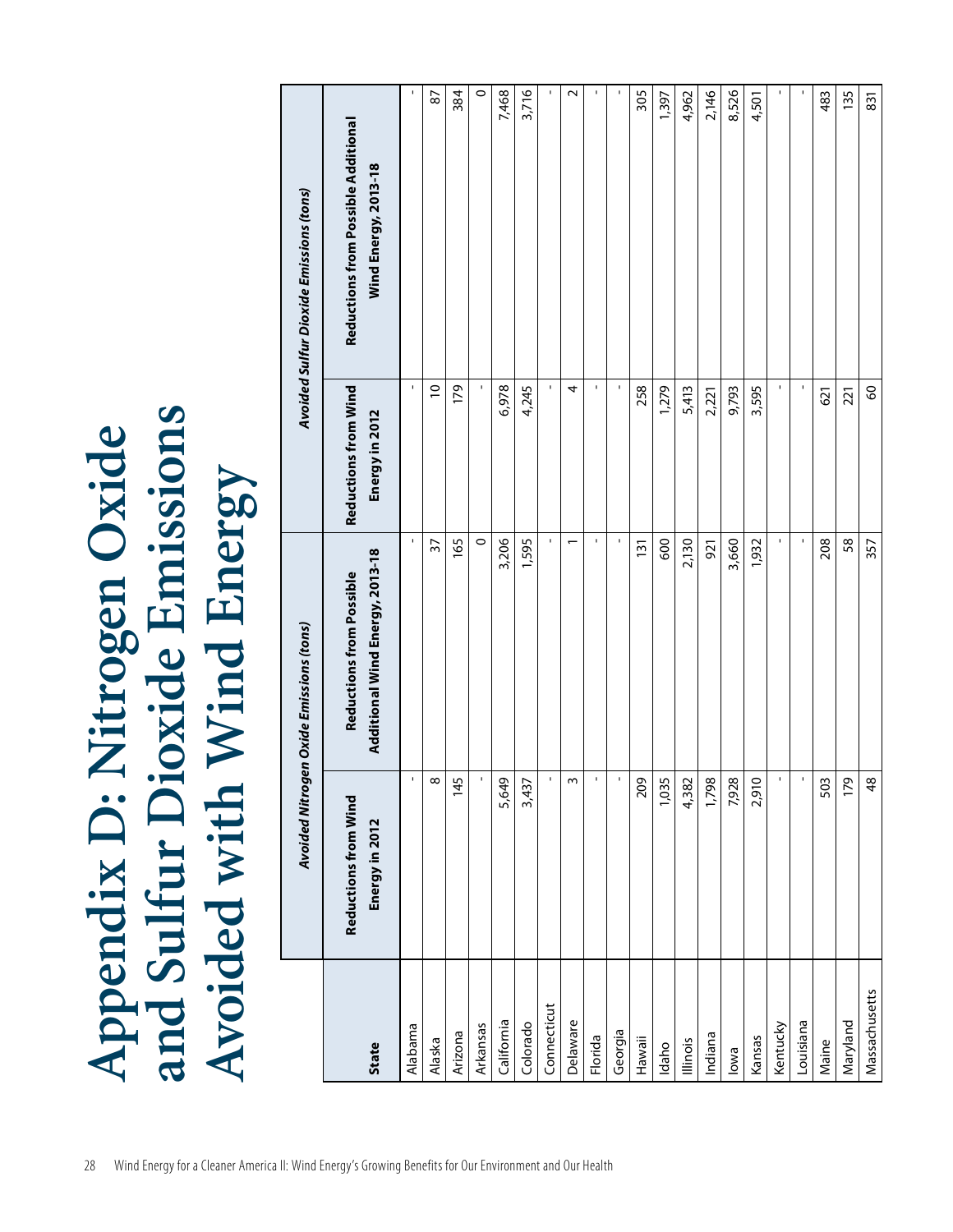|                      |                                        | Avoided Nitrogen Oxide Emissions (tons)                     |                                        | <b>Avoided Sulfur Dioxide Emissions (tons)</b>              |
|----------------------|----------------------------------------|-------------------------------------------------------------|----------------------------------------|-------------------------------------------------------------|
| State                | Reductions from Wind<br>Energy in 2012 | Additional Wind Energy, 2013-18<br>Reductions from Possible | Reductions from Wind<br>Energy in 2012 | Reductions from Possible Additional<br>Wind Energy, 2013-18 |
| Michigan             | 630                                    | 590                                                         | 778                                    | 1,374                                                       |
| Minnesota            | 4,280                                  | 2,128                                                       | 5,287                                  | 4,956                                                       |
| Mississippi          | $\mathbf{I}$                           |                                                             |                                        |                                                             |
| Missouri             | 708                                    | 327                                                         | 874                                    | 762                                                         |
| Montana              | 704                                    | 397                                                         | 869                                    | 926                                                         |
| Nebraska             | 725                                    | 327                                                         | 895                                    | 762                                                         |
| Nevada               | $\overline{73}$                        | 105                                                         | 5                                      | 245                                                         |
| New Hampshire        | 148                                    | 82                                                          | 183                                    | 192                                                         |
| New Jersey           | $\triangleright$                       | 469                                                         | Ō                                      | 1,093                                                       |
| New Mexico           | 1,265                                  | 539                                                         | 1,563                                  | 1,256                                                       |
| New York             | 1,724                                  | 789                                                         | 2,130                                  | 1,837                                                       |
| North Carolina       | $\mathbf{I}$                           |                                                             |                                        |                                                             |
| North Dakota         | 3,022                                  | 1,196                                                       | 3,733                                  | 2,787                                                       |
| Ohio                 | 562                                    | 276                                                         | 694                                    | 644                                                         |
| Oklahoma             | 4,681                                  | 2,233                                                       | 5,782                                  | 5,202                                                       |
| Oregon               | 3,449                                  | 1,943                                                       | 4,260                                  | 4,526                                                       |
| Pennsylvania         | 1,255                                  | 645                                                         | 1,551                                  | 1,503                                                       |
| Rhode Island         | $\sim$                                 | 24                                                          | $\sim$                                 | 56                                                          |
| South Carolina       | $\mathbf{r}$                           |                                                             |                                        |                                                             |
| South Dakota         | 1,657                                  | 559                                                         | 2,046                                  | 1,301                                                       |
| Tennessee            | $\overline{27}$                        | $\overline{4}$                                              | 33                                     | 33                                                          |
| Texas                | 18,112                                 | 9,923                                                       | 22,374                                 | 23,115                                                      |
| Utah                 | 405                                    | 225                                                         | 500                                    | 525                                                         |
| Vermont              | $\mbox{S}$                             | 57                                                          | 77                                     | 133                                                         |
| Virginia             | $\mathbf{I}$                           |                                                             |                                        |                                                             |
| Washington           | 3,802                                  | 1,730                                                       | 4,697                                  | 4,031                                                       |
| West Virginia        | 731                                    | 281                                                         | 903                                    | 654                                                         |
| Wisconsin            | 879                                    | 387                                                         | 1,086                                  | 902                                                         |
| Wyoming              | 2,498                                  | 978                                                         | 3,086                                  | 2,277                                                       |
| <b>United States</b> | 79,641                                 | 41,228                                                      | 98,378                                 | 96,033                                                      |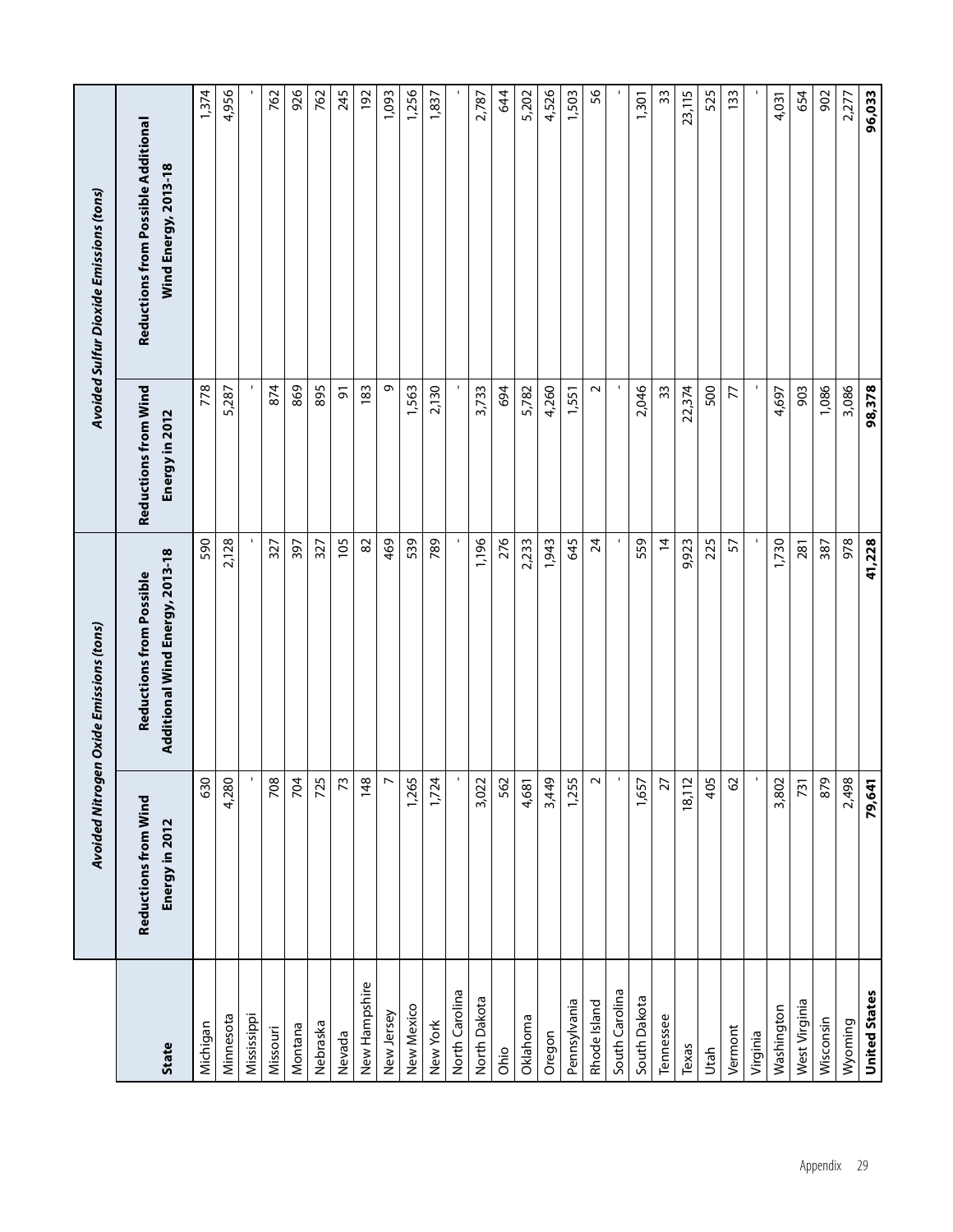## **Notes**

1. U.S. Energy Information Administration, Electric Power Annual with Data for 2011, 30 January 2013.

2. 2012 wind generation and annual electricity sales: U.S. Energy Information Administration, Electric Power Monthly with Data for December 2012, February 2013; Electricity sales in Georgia: U.S. Energy Information Administration, Electric Sales, Revenue, and Average Price, with data for 2011, 27 September 2012.

3. U.S. Department of Energy, 2012 Wind Technologies Market Report, August 2013.

4. See note 1.

5. Federal Energy Regulatory Commission, Office of Energy Projects: Energy Infrastructure Update for December 2012, downloaded from www.ferc.gov/legal/staff-reports/ dec-2012-energy-infrastructure.pdf on 13 September 2013.

6. See note 3.

7. U.S. Department of Energy, Energy Information Administration, Electric Power Monthly with Data for December 2012, February 2013. 2012 data are preliminary.

8. Mark Muro et al., Metropolitan Policy Program, The Brooking Institution, Sizing the Clean Economy: A National and Regional Green Jobs Assessment, 2011.

9. American Wind Energy Association, Wind Energy Facts at a Glance, accessed at www.awea.org/Resources/ Content.aspx?ItemNumber=5059, 22 October 2013.

10. Laurie T. Johnson, Starla Yeh and Chris Hope, "The Social Cost of Carbon: Implications for Modernizing Our Electricity System," Journal of Environmental Studies and Sciences, September 2013, doi: 10.1007/s13412-013-0149-5.

11. Intergovernmental Panel on Climate Change, Climate Change 2007: The Physical Science Basis, Contribution of Working Group I to the Fourth Assessment Report of the Intergovernmental Panel on Climate Change, 2007; National Research Council, Advancing the Science of Climate Change, 2010.

12. U.S. Environmental Protection Agency, Inventory of U.S. Greenhouse Gas Emissions and Sinks: 1990-2011, 12 April 2013.

13. Ibid.

14. Jordan Schneider and Travis Madsen, Frontier Group, and Julian Boggs, Environment America Research & Policy Center, America's Dirtiest Power Plants: Their Oversized Contribution to Global Warming and What We Can Do About It, September 2013.

15. Ibid.

16. Thomas R. Karl, et al. (eds.), United States Global Change Research Program, Global Climate Change Impacts in the United States, 2009, 28.

17. Intergovernmental Panel on Climate Change, Working Group I Contribution to the IPCC Fifth Assessment Report, Climate Change 2013: The Physical Science Basis, Technical Summary - Final Draft Underlying Scientific-Technical Assessment, 26 September 2013.

18. Ibid.

19. Travis Madsen and Nathan Willcox, Environment America Research and Policy Center, When It Rains, It Pours: Global Warming and the Increase in Extreme Precipitation from 1948 to 2011, July 2012.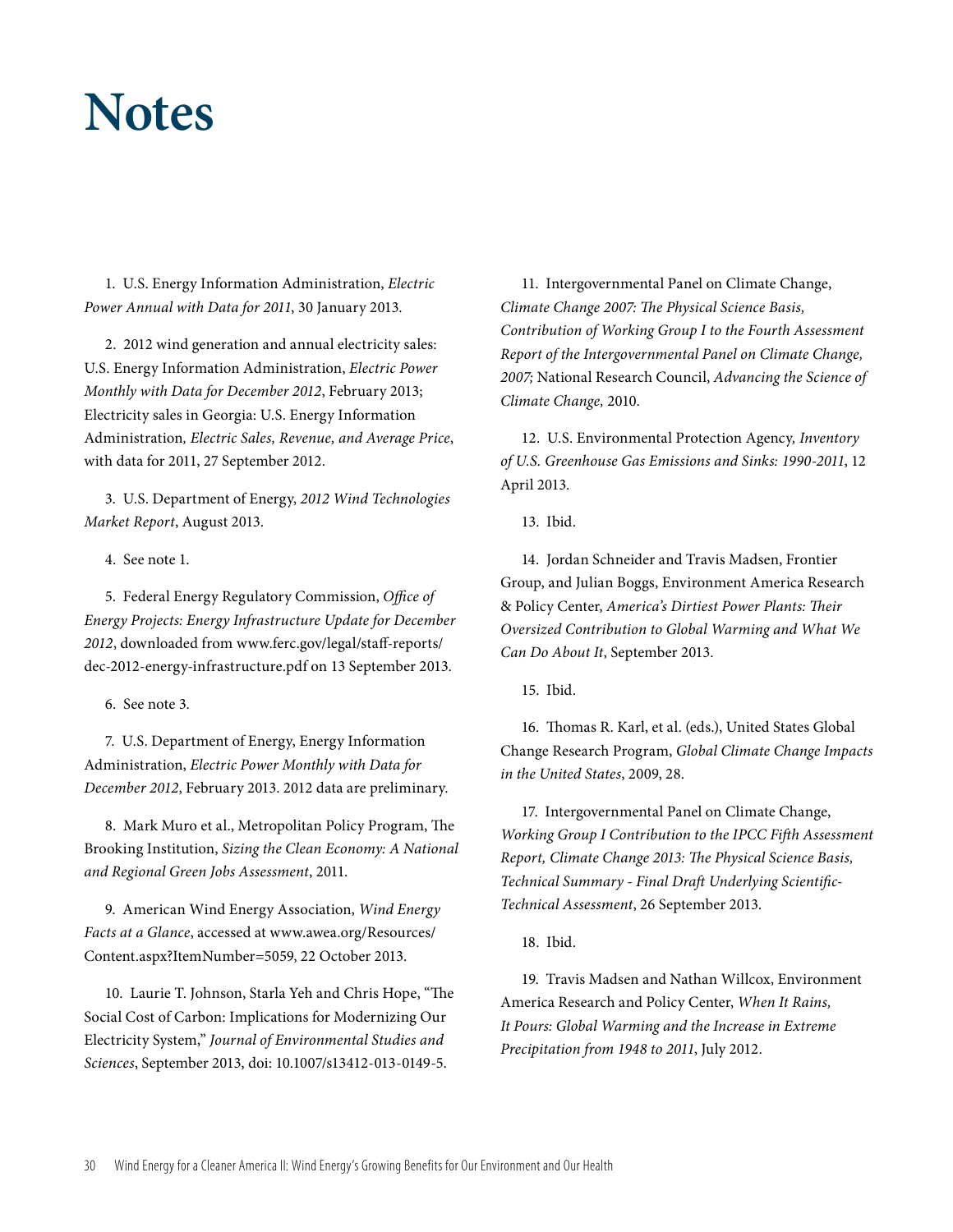20. See note 16.

21. Tony Dutzik, Elizabeth Ridlington and Tom Van Heeke, Frontier Group, and Nathan Willcox, Environment America Research & Policy Center, In the Path of the Storm: Global Warming, Extreme Weather and the Impacts of Weather-Related Disasters in the United States from 2007 to 2012, April 2013.

22. See note 16.

23. See note 17.

24. Union of Concerned Scientists, The Energy-Water Collision: Energy and Water Demands Clash During Hot, Dry Summers, downloaded from www.ucsusa.org/assets/ documents/clean\_energy/ew3/Infographic-The-Energy-Water-Collision-All-Facts.pdf on 4 October 2012.

25. Kristen Averyt et al., Freshwater Use by U.S. Power Plants: Electricity's Thirst for a Precious Resource, Union of Concerned Scientists, November 2011.

26. Ibid.

27. N. Madden, A. Lewis and M. Davis, "Thermal Effluent from the Power Sector: An Analysis of Once-Through Cooling System Impacts on Surface Water Temperatures," Environmental Research Letters 8:035006, 2013, doi:10.1088/1748-9326/8/3/035006.

28. See note 25.

29. U.S. Environmental Protection Agency, National Emissions Inventory (NEI) Air Pollutant Emissions Trends Data, 1970 - 2012 Average Annual Emissions, All Criteria Pollutants in MS Excel, June 2013.

30. M. Lippman, "Health Effects of Ozone: A Critical Review," Journal of the Air Pollution Control Association 39: 672-695, 1989; I. Mudway and F. Kelley, "Ozone and the Lung: A Sensitive Issue," Molecular Aspects of Medicine 21: 1-48, 2000; M. Gilmour et al., "Ozone-Enhanced Pulmonary Infection with Streptococcus Zooepidemicus in Mice: The Role of Alveolar Macrophage Function and Capsular Virulence Factors," American Review of Respiratory Disease 147: 753-760.

31. Kendall Powell, "Ozone Exposure Throws Monkey Wrench Into Infant Lungs," Nature Medicine, Volume 9, Number 5, May 2003; R. McConnell et al., "Asthma in Exercising Children Exposed to Ozone: A Cohort Study," The Lancet 359: 386-391, 2002; N. Kunzli et al., "Association Between Lifetime Ambient Ozone Exposure and Pulmonary Function in College Freshmen – Results of a Pilot Study," Environmental Research 72: 8-16, 1997; I.B. Tager et al., "Chronic Exposure to Ambient Ozone and Lung Function in Young Adults," Epidemiology 16: 751-9, November 2005.

32. U.S. Environmental Protection Agency, Sulfur Dioxide: Health, downloaded from www.epa.gov/air/ sulfurdioxide/health.html, 7 November 2012.

33. U.S. Environmental Protection Agency, Acid Rain, downloaded from www.epa.gov/acidrain/index.html, 7 November 2012.

34. See note 29.

35. Travis Madsen, Frontier Group, and Lauren Randall, Environment America Research & Policy Center, America's Biggest Mercury Polluters: How Cleaning Up the Dirtiest Power Plants Will Protect Public Health, November 2011.

36. Philippe Grandjean and Philip Landrigan, "Developmental Neurotoxicity of Industrial Chemicals," The Lancet 368: 2167-2178, 16 December 2006.

37. See note 2.

38. See methodology.

39. U.S. Environmental Protection Agency, CO<sub>2</sub> Emissions from Fossil Fuel Combustion, 1990-2011, downloaded from www.epa.gov/statelocalclimate/ documents/pdf/CO2FFC\_2011.pdf, 21 October 2013.

40. For emissions and vehicle equivalents, see methodology. Austin had an estimated population of nearly 843,000 in 2012, per U.S. Census Bureau, State and County Quickfacts, downloaded from quickfacts.census.gov/qfd/ states/48/4805000.html, 16 September 2013.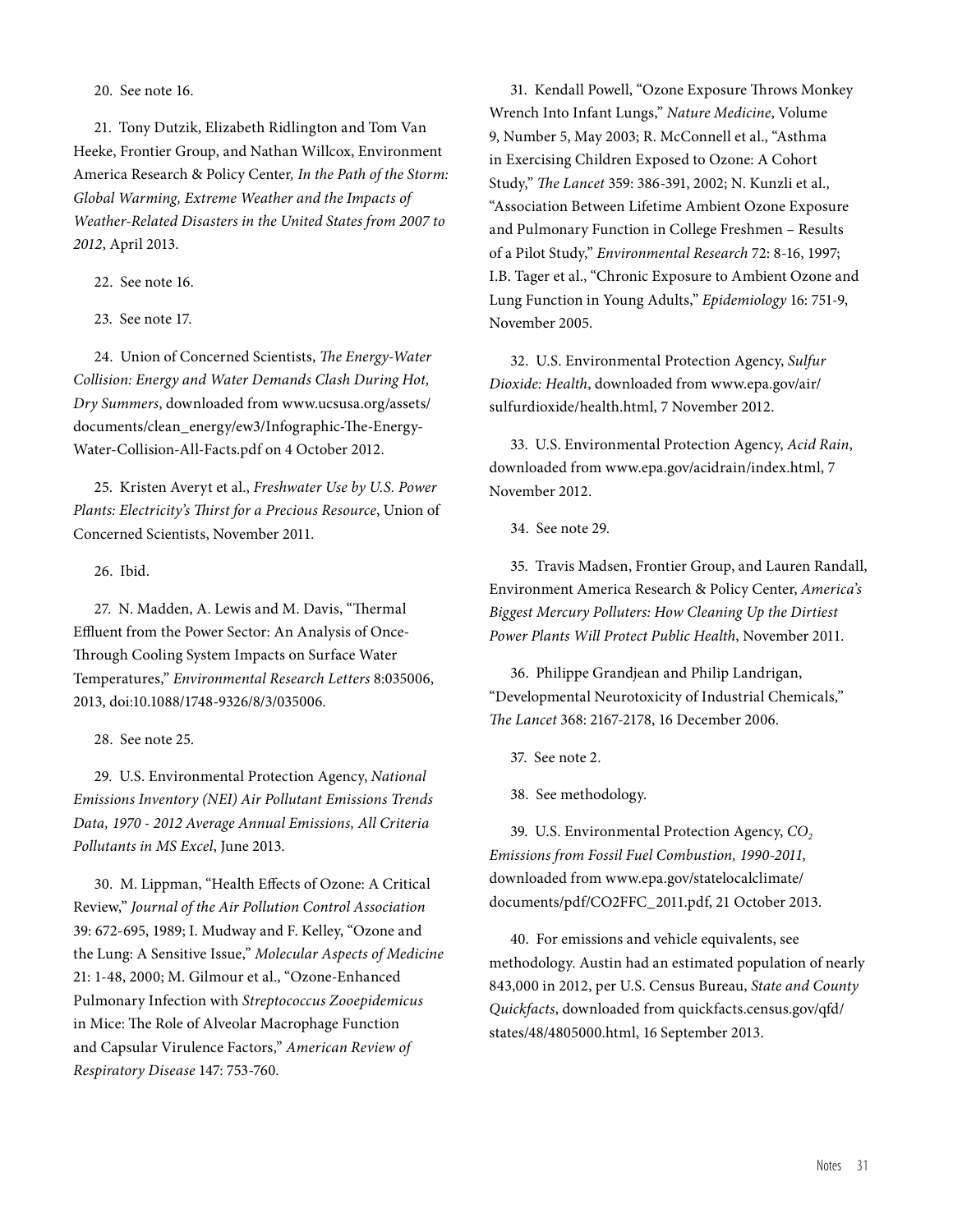41. See methodology.

42. For carbon dioxide pollution avoided by wind power, see methodology; Texas's 2011 electric sector emissions, see U.S. Environmental Protection Agency, CO<sub>2</sub>Emissions from Fossil Fuel Combustion, 1990-2011, downloaded from www.epa.gov/statelocalclimate/ documents/pdf/CO2FFC\_2011.pdf, 21 October 2013.

43. Includes Colorado, Iowa, Illinois, Minnesota, North Dakota, Oklahoma and Texas. See U.S. Drought Monitor, Drought Monitor 12-month Animations, downloaded from droughtmonitor.unl.edu/thumbnails/2012.gif on 16 September 2013.

44. For calculations of water savings, see methodology. The population of Fort Worth was about 782,000 in 2012, per U.S. Census Bureau, 2012 American Community Survey 1-Year Estimates, downloaded from factfinder2.census.gov/ faces/nav/jsf/pages/searchresults.xhtml?refresh=t , on 16 October 2013.

45. Anthony Lopez et al., National Renewable Energy Laboratory, U.S. Renewable Energy Technical Potentials: A GIS-Based Analysis, July 2012.

46. Technical potential: Ibid.; 2012 electricity consumption: U.S. Energy Information Administration, Electricity Data Browser, accessed at www.eia.gov/ electricity/data/browser/, 23 October 2013.

- 47. See note 45.
- 48. Ibid.

49. See methodology and Appendix B.

50. See note 39.

51. U.S. Department of Energy, Interstate Renewable Energy Council and North Carolina Solar Center, Database of State Incentives for Renewables and Efficiency, Renewable Electricity Production Tax Credit (PTC), downloaded from dsireusa.org/ on 17 September 2013.

52. U.S. Department of Energy, "Renewable Energy Tax Credits Extended," EERE News Service, 9 January 2013, available at apps1.eere.energy.gov/news/news\_detail.cfm/ news\_id=18913.

53. Mark Bolinger et al., PTC, ITC or Cash Grant? An Analysis of the Choice Facing Renewable Energy Projects in the United States, National Renewable Energy Laboratory, March 2009.

54. American Wind Energy Association, The American Wind Industry Urges Congress to Take Immediate Action to Pass an Extension of the PTC (fact sheet), downloaded from www.awea.org/issues/federal\_policy/upload/PTC-Fact-Sheet.pdf on 4 October 2012.

55. See note 3.

56. Wind power capacity: Data for 2000-2012 from U.S. Department of Energy, Wind Powering America: Installed Wind Capacity, downloaded from www. windpoweringamerica.gov/wind\_installed\_capacity.asp on 19 September 2013. Data for 1998 and 1999 from World Resources Institute, Net Annual Installed Wind Power Capacity in the United States, 1998–2009, 10 September 2010; Schedule of PTC expirations and extensions: U.S. Department of Energy, Interstate Renewable Energy Council and North Carolina Solar Center, Database of State Incentives for Renewables and Efficiency, Renewable Electricity Production Tax Credit (PTC), downloaded from dsireusa.org/ on 17 September 2013. Arrows indicate the years following scheduled or actual expiration of the PTC, which was scheduled to expire at the end of the previous year in every year except 1999.

57. American Wind Energy Association, State Policy, downloaded from www.awea.org/issues/state\_policy/index. cfm on 4 October 2012.

- 58. See note 1.
- 59. See note 3.